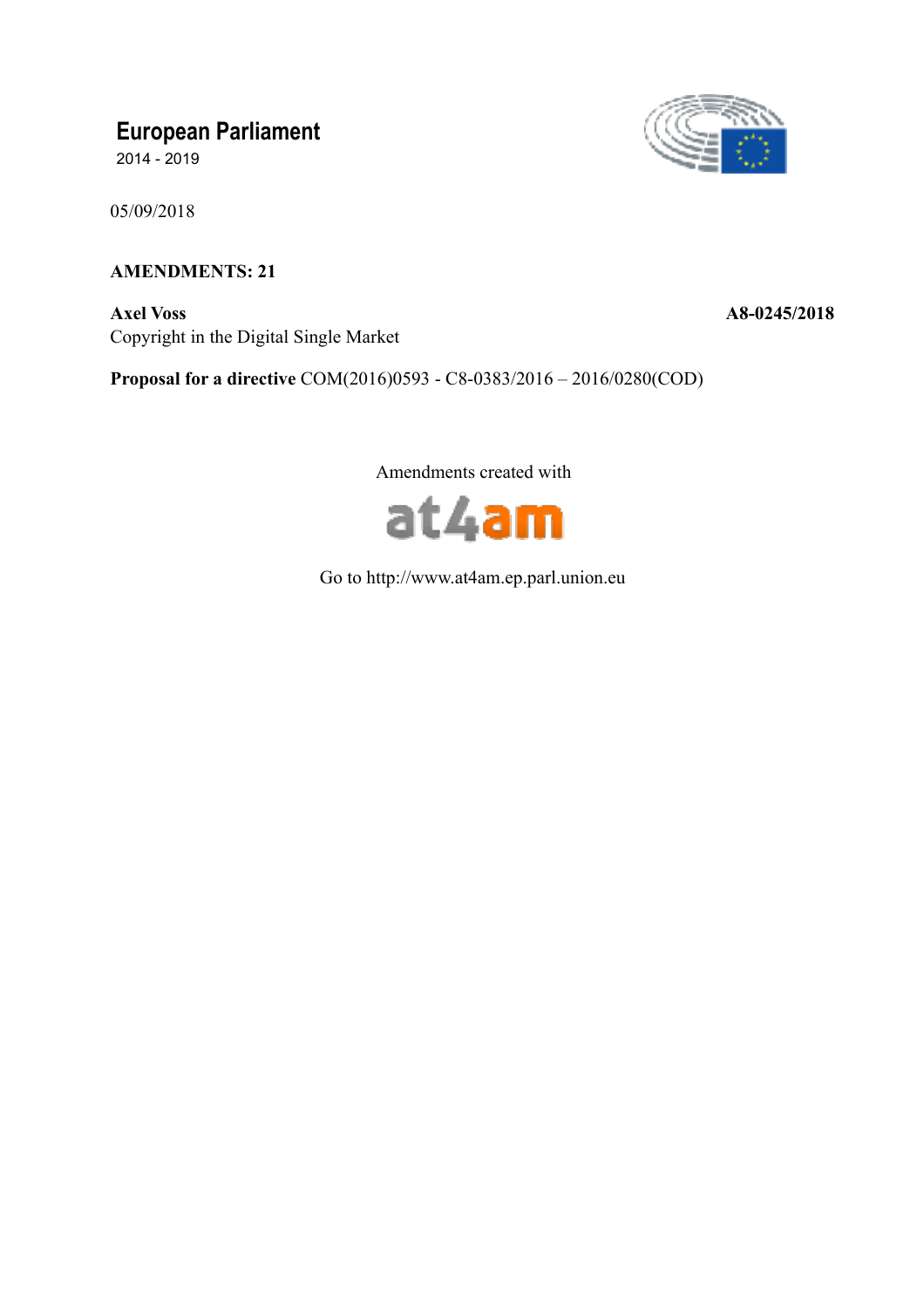# **Amendments per language:**

*EN: 21*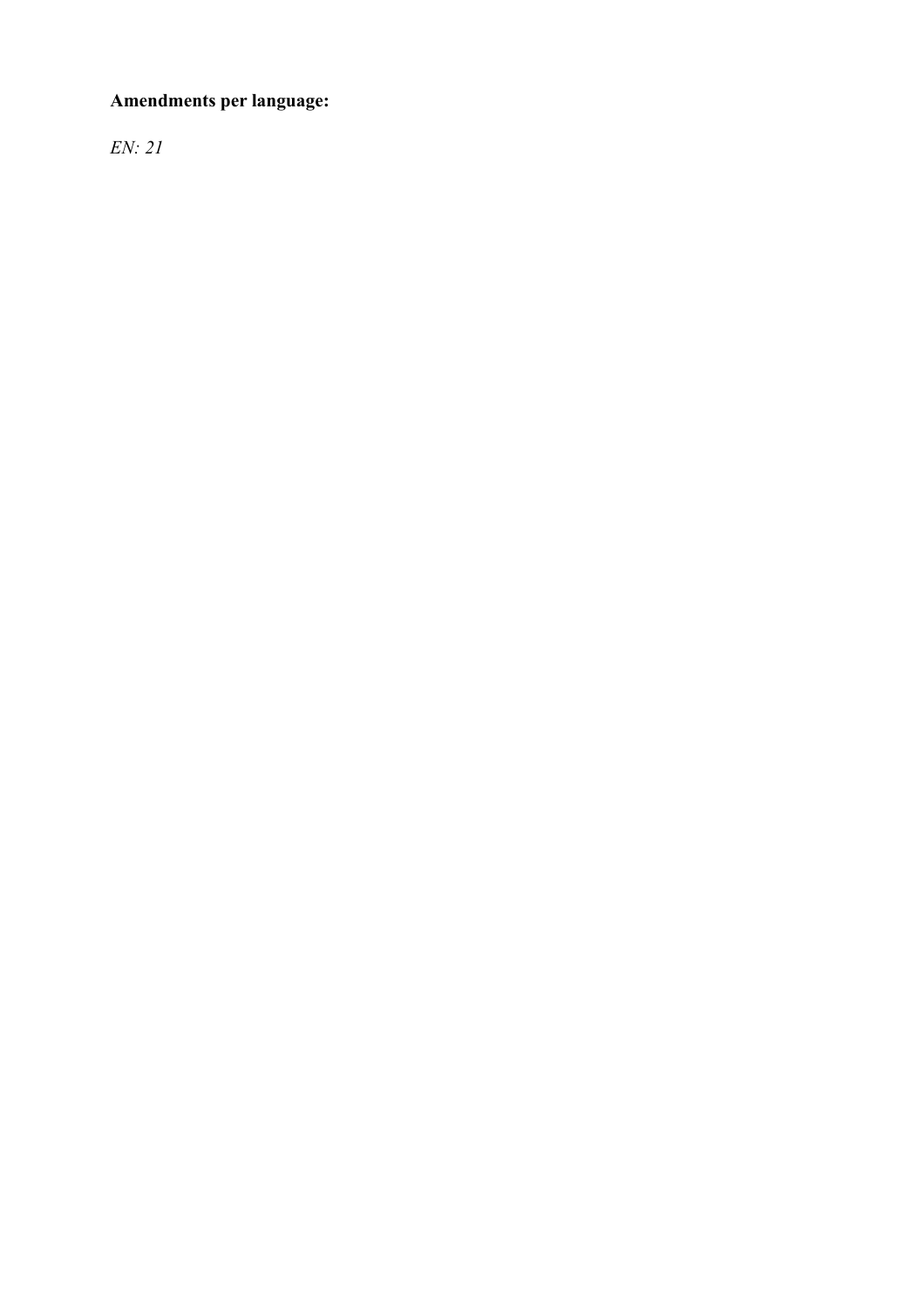**Amendment 1 Julia Reda** 

**Report A8-0245/2018 Axel Voss**  Copyright in the Digital Single Market  $COM(2016)0593 - C8 - 0383/2016 - 2016/0280(COD)$ 

**Proposal for a directive Recital 21 a (new)** 

*Text proposed by the Commission Amendment*

*(21 a) The reconciliation of the public's interest to participate in the public sphere by means of an exception regarding the use of depictions of buildings and permanent structures is necessary. Professional photographers and other authors, rightholders, consumers, institutional users and service providers are predominantly using depictions of works on the basis of national 'freedom of panorama' exceptions and rely on legal certainty for cross-border usage.*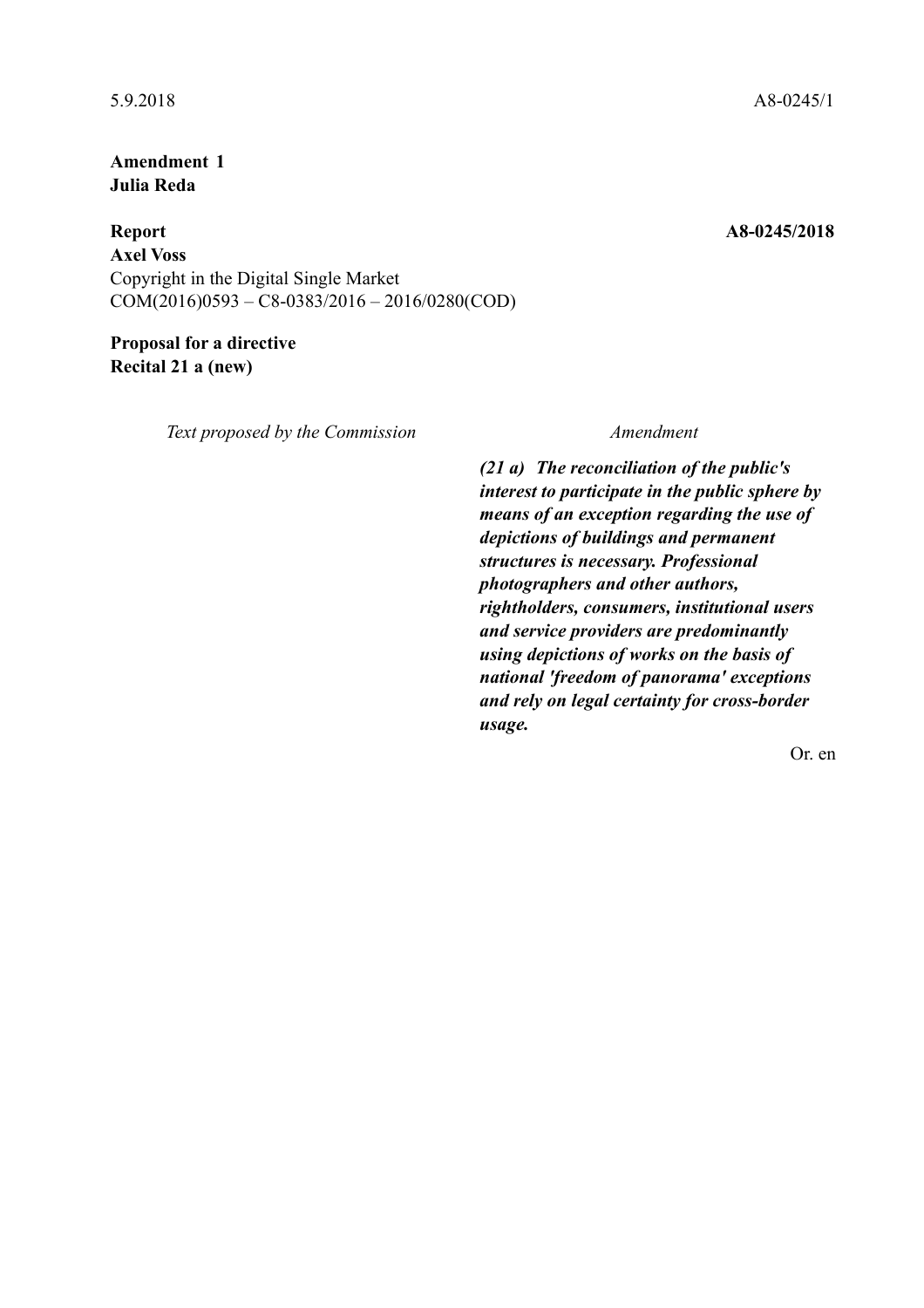**Amendment 2 Julia Reda**  on behalf of the Verts/ALE Group

**Axel Voss**  Copyright in the Digital Single Market COM(2016)0593 – C8-0383/2016 – 2016/0280(COD)

# **Proposal for a directive Recital 31**

## *Text proposed by the Commission Amendment*

(31) A free and pluralist press is essential to ensure quality journalism and citizens' access to information. It provides a fundamental contribution to public debate and the proper functioning of a democratic society. *In the transition from print to digital, publishers of* press *publications are facing problems in licensing the online use of their publications and recouping their investments*. *In the absence of recognition of publishers of press publications as rightholders, licensing and enforcement in the digital environment is often complex and inefficient.*

(31) A free and pluralist press is essential to ensure quality journalism and citizens' access to information. It provides a fundamental contribution to public debate and the proper functioning of a democratic society. *The sustainability of the* press *publishing industry should therefore be ensured*.

Or. en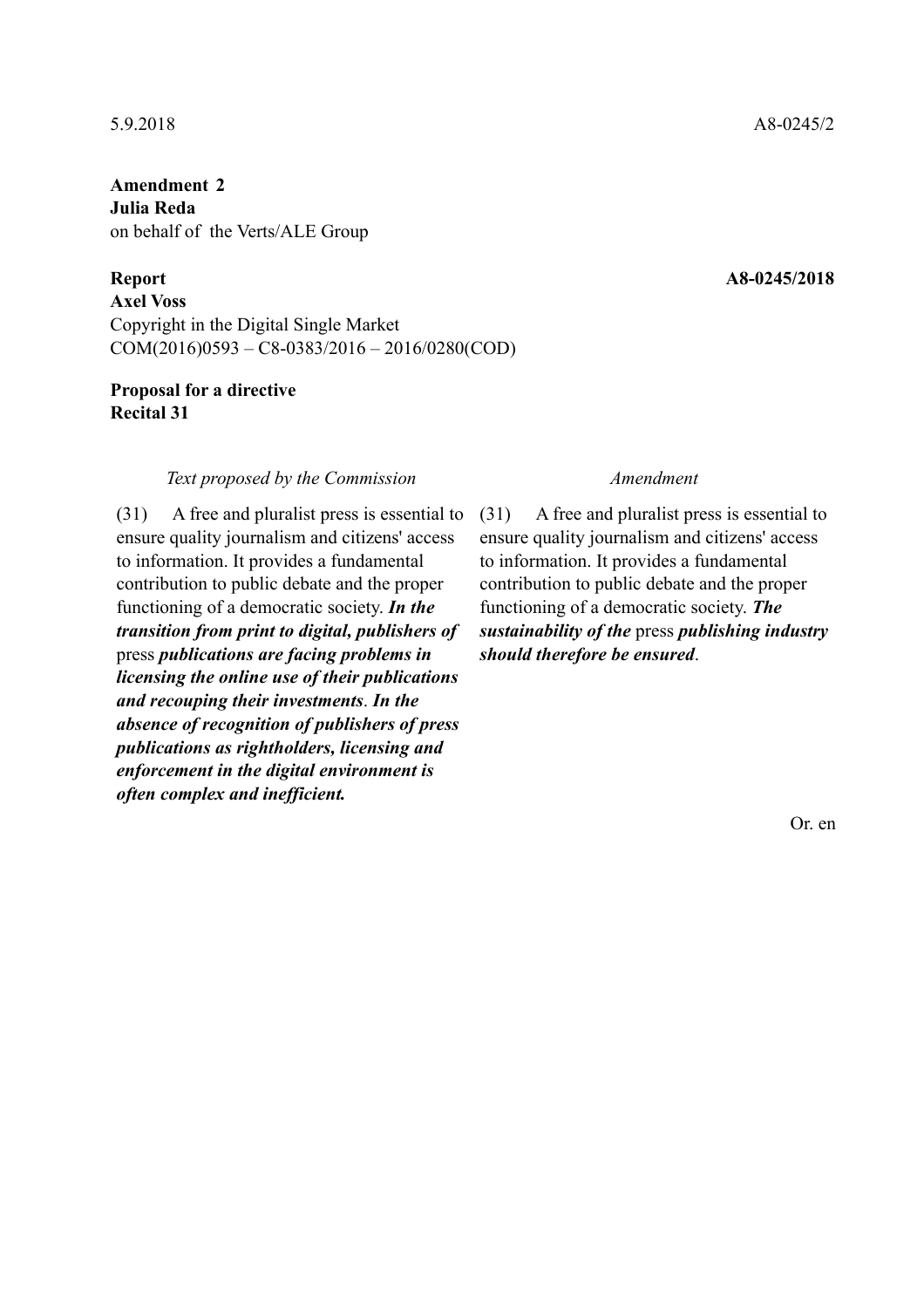**Amendment 3 Julia Reda**  on behalf of the Verts/ALE Group

**Report A8-0245/2018** 

**Axel Voss**  Copyright in the Digital Single Market COM(2016)0593 – C8-0383/2016 – 2016/0280(COD)

# **Proposal for a directive Recital 31 a (new)**

*Text proposed by the Commission Amendment*

*(31 a) In the transition from print to digital, publishers of press publications are increasingly facing problems in licensing the online use of their publications and recouping their investments. Press publications contain mostly literary works but increasingly include other types of works and subject-matter, notably photographs and videos. Due to the large number of authors and other rightholders involved in the creation of a press publication, licensing and enforcement of the rights in press publications are often complex and inefficient in the digital environment. Publishers can face difficulties notably when proving that rights in such works and other subject-matter have been transferred or licensed to them for the purposes of concluding licences or enforcing the rights in respect of their press publications.*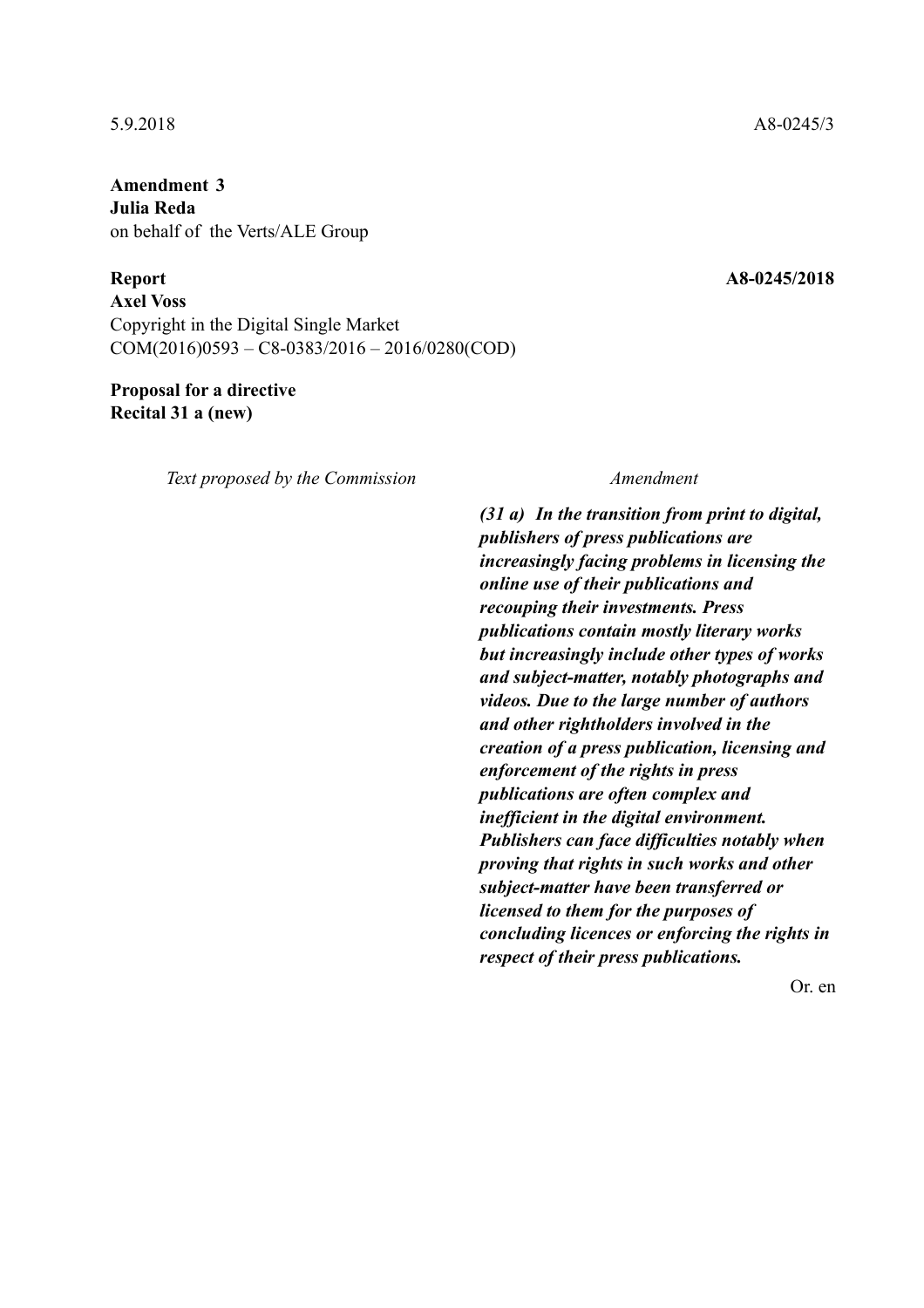**Amendment 4 Julia Reda**  on behalf of the Verts/ALE Group

**Report A8-0245/2018** 

**Axel Voss**  Copyright in the Digital Single Market COM(2016)0593 – C8-0383/2016 – 2016/0280(COD)

# **Proposal for a directive Recital 31 b (new)**

*Text proposed by the Commission Amendment*

*(31 b) Publishers of press publications need to acquire all the relevant economic rights from the authors and other rightholders to incorporate their works or other subjectmatter in a press publication. This principle should continue to apply. However, the licensing and enforcement of the rights acquired vis-à-vis third parties should be facilitated, while at the same time not affecting contractual arrangements concluded between the publishers of press publications, on the one side, and the authors and other rightholders, on the other side. It is therefore necessary to provide at Union level a rebuttable presumption to allow the publisher to be regarded as the person entitled to conclude licences and enforce the rights of reproduction and making available to the public concerning the digital use of works and other subject-matter contained in the press publication provided that the name of the publisher appears on the publication.*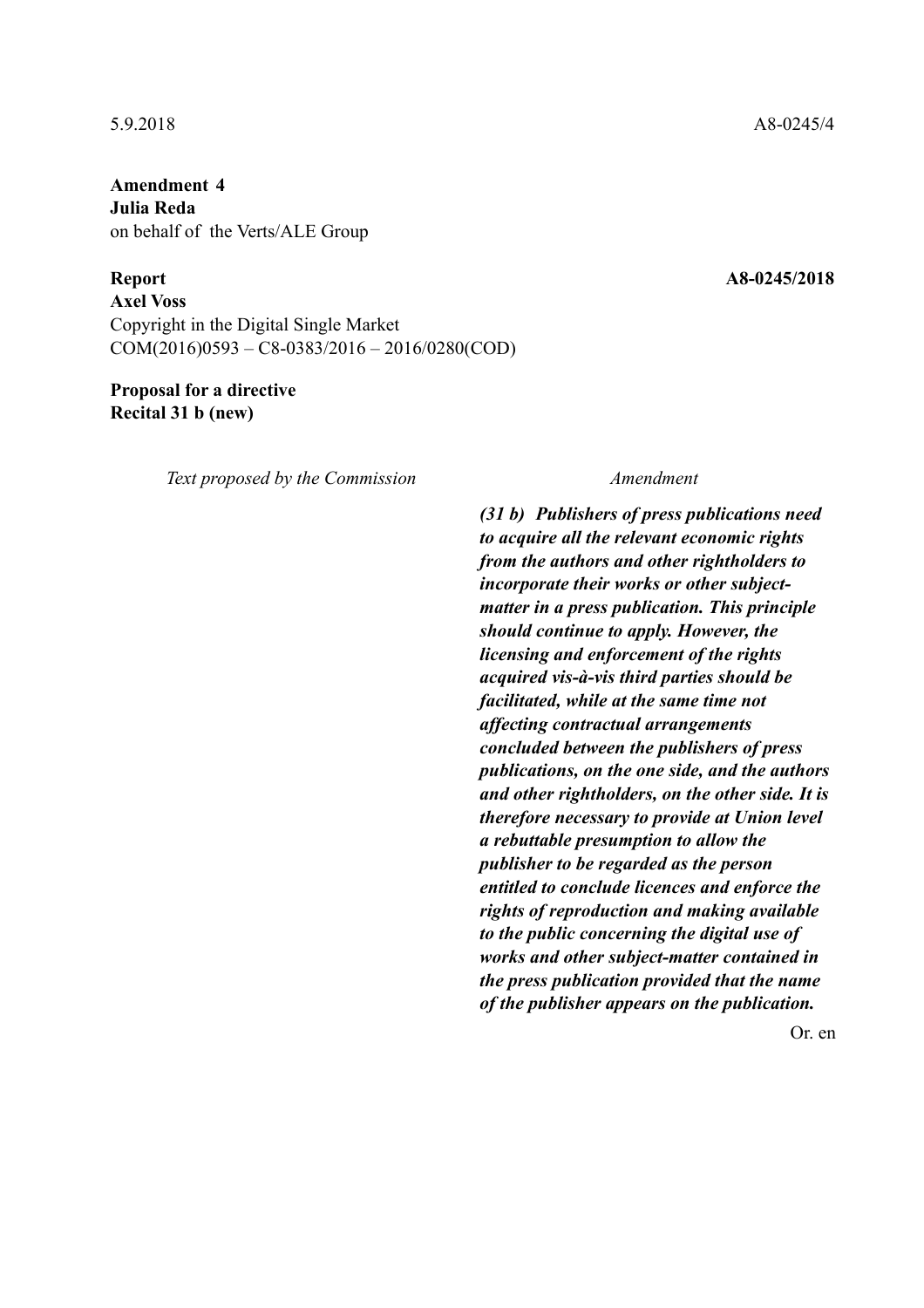**Amendment 5 Julia Reda**  on behalf of the Verts/ALE Group

# **Report A8-0245/2018**

**Axel Voss**  Copyright in the Digital Single Market COM(2016)0593 – C8-0383/2016 – 2016/0280(COD)

# **Proposal for a directive Recital 32**

*Text proposed by the Commission Amendment*

*(32) The organisational and financial contribution of publishers in producing press publications needs to be recognised and further encouraged to ensure the sustainability of the publishing industry. It is therefore necessary to provide at Union level a harmonised legal protection for press publications in respect of digital uses. Such protection should be effectively guaranteed through the introduction, in Union law, of rights related to copyright for the reproduction and making available to the public of press publications in respect of digital uses. deleted*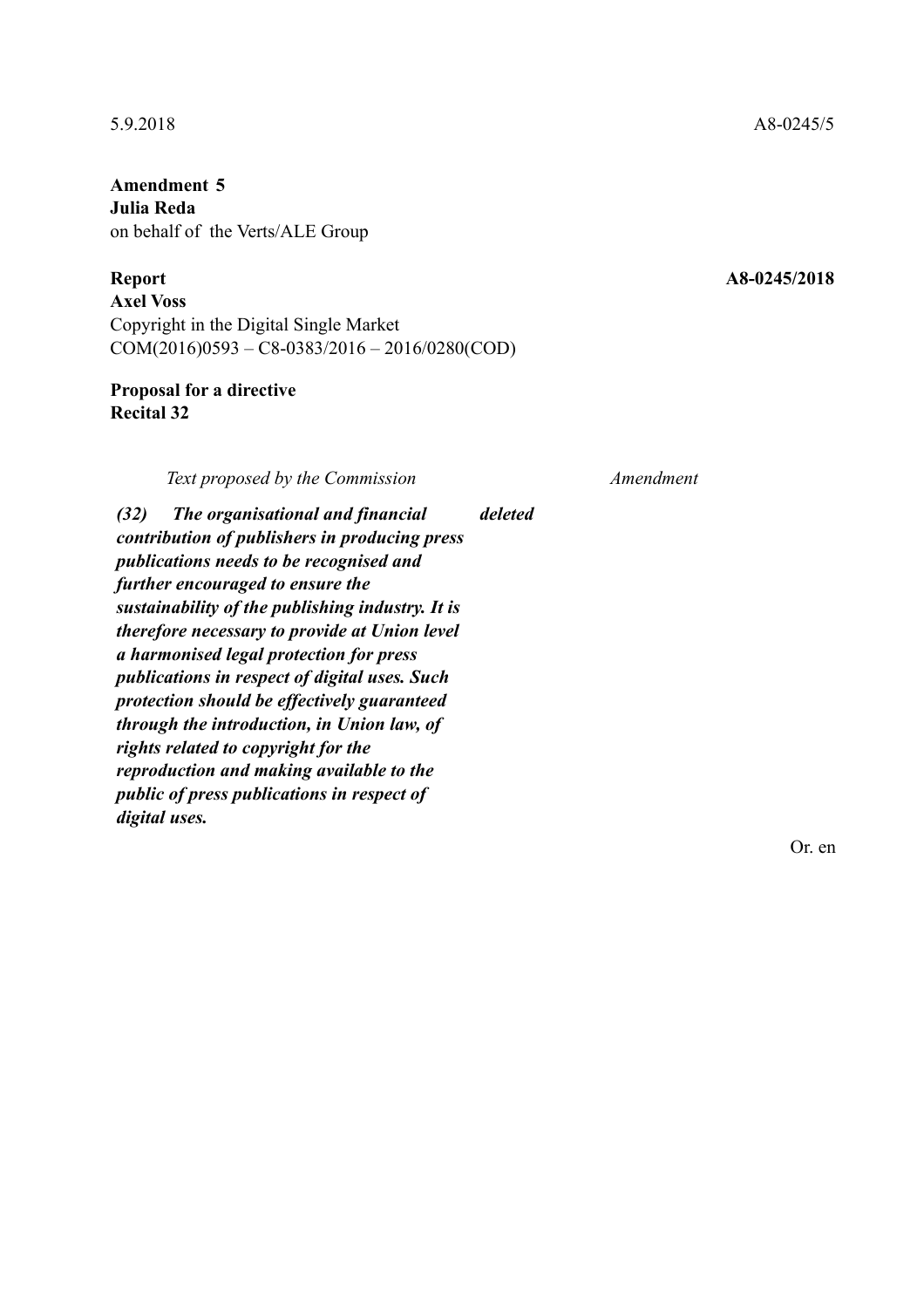**Amendment 6 Julia Reda**  on behalf of the Verts/ALE Group

**Axel Voss**  Copyright in the Digital Single Market COM(2016)0593 – C8-0383/2016 – 2016/0280(COD)

# **Proposal for a directive Recital 33**

## *Text proposed by the Commission Amendment*

(33) For the purposes of this Directive, it is necessary to define the concept of press publication in a way that embraces only journalistic publications, published *by a service provider,* periodically or regularly updated *in any media, for the purpose of informing or entertaining*. Such publications would include, for instance, daily newspapers, weekly or monthly magazines of general or special interest and news websites. Periodical publications *which are* published for scientific or academic purposes, such as scientific journals, should not be covered by the *protection* granted to press publications *under* this Directive. *This protection does not extend to acts of hyperlinking which do not constitute communication to the public.*

(33) For the purposes of this Directive, it is necessary to define the concept of press publication in a way that embraces only journalistic publications, published *in any media, including on paper, and such that it is understood as an economic activity which constitutes a provision of services under Union law. The press publications that should be covered are those whose purpose is to inform the general public and which are* periodically or regularly updated. Such publications would include, for instance, daily newspapers, weekly or monthly magazines of general or special interest and news websites. Periodical publications published for scientific or academic purposes, such as scientific journals, should not be covered by the *presumption of rights* granted to *publishers for* press publications *laid down in* this Directive.

Or. en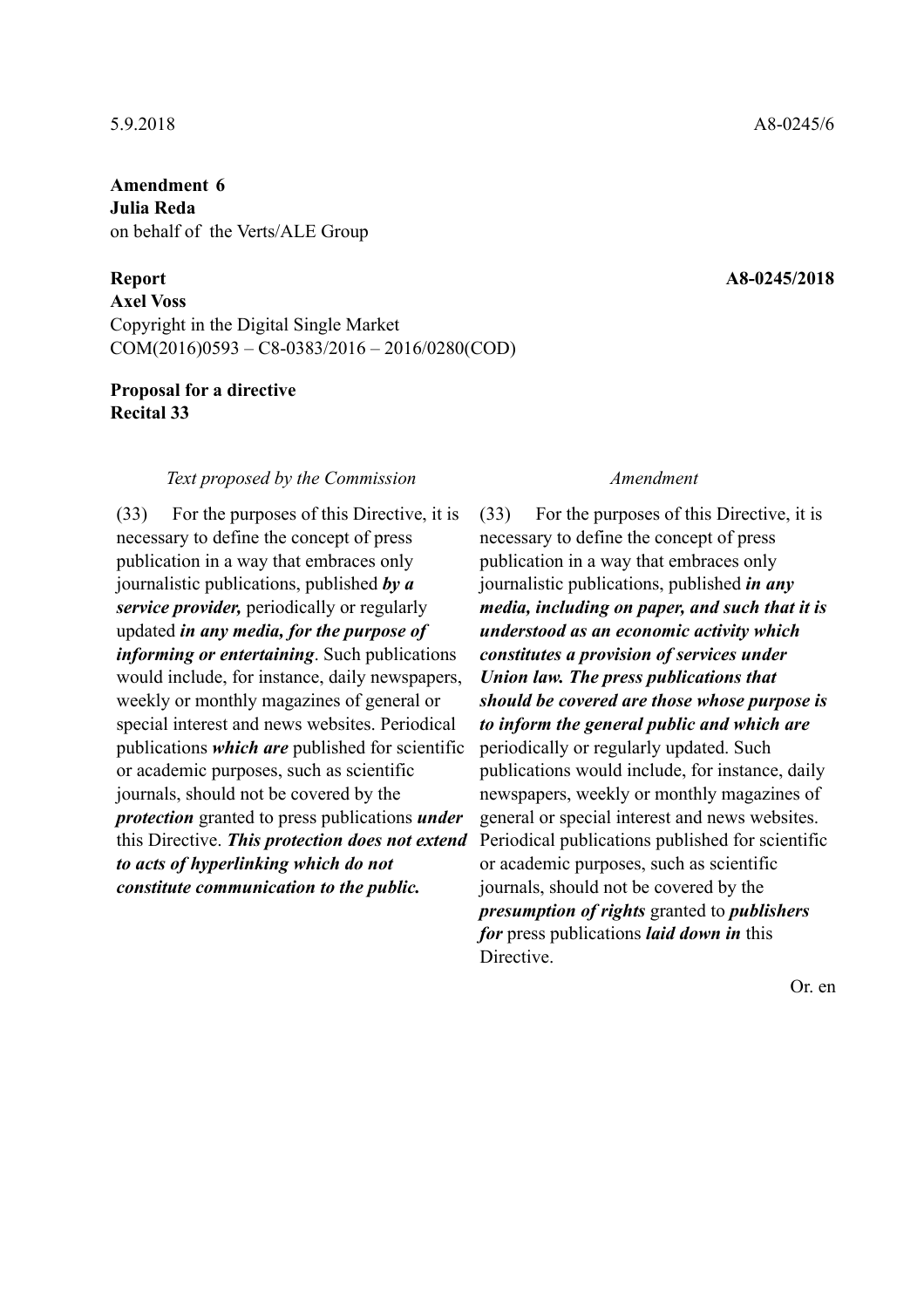**Amendment 7 Julia Reda**  on behalf of the Verts/ALE Group

**Axel Voss**  Copyright in the Digital Single Market COM(2016)0593 – C8-0383/2016 – 2016/0280(COD)

# **Proposal for a directive Recital 34**

*Text proposed by the Commission Amendment*

*(34) The rights granted to the publishers of press publications under this Directive should have the same scope as the rights of reproduction and making available to the public provided for in Directive 2001/29/EC, insofar as digital uses are concerned. They should also be subject to the same provisions on exceptions and limitations as those applicable to the rights provided for in Directive 2001/29/EC including the exception on quotation for purposes such as criticism or review laid down in Article 5(3)(d) of that Directive. deleted*

Or. en

## 5.9.2018 A8-0245/7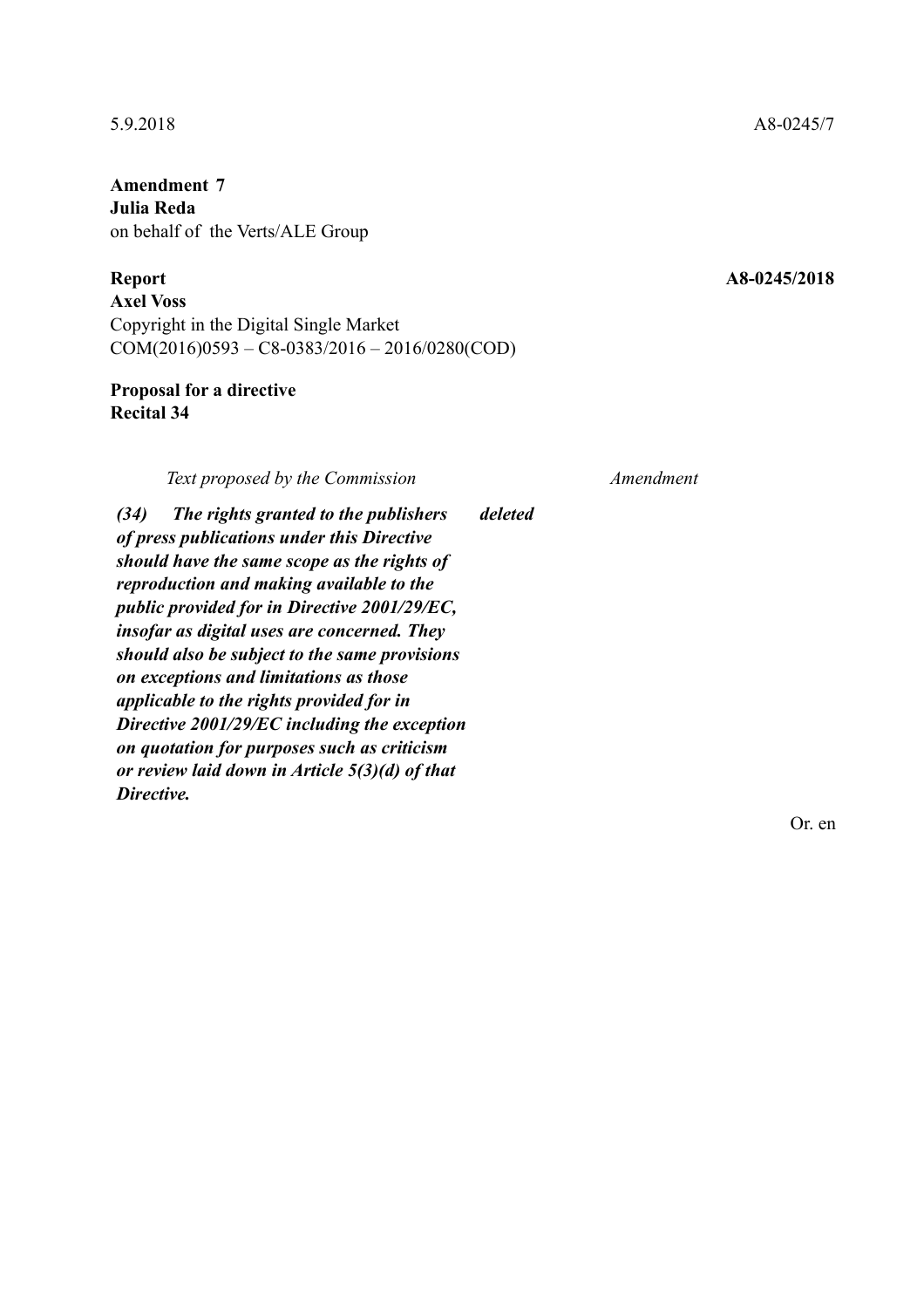**Amendment 8 Julia Reda**  on behalf of the Verts/ALE Group

**Axel Voss**  Copyright in the Digital Single Market COM(2016)0593 – C8-0383/2016 – 2016/0280(COD)

# **Proposal for a directive Recital 35**

## *Text proposed by the Commission Amendment*

(35) The *protection granted to* publishers of press publications *under* this Directive should not affect the rights of the authors and other rightholders in the works and other subject-matter incorporated therein, including as regards the extent to which authors and other rightholders can exploit their works or other subject-matter independently from the press publication in which they are incorporated. Therefore, publishers of press publications should not be able to invoke the *protection granted to them* against authors and other rightholders*. This is without prejudice to contractual arrangements concluded between the publishers of press publications, on the one side, and authors* and other *rightholders, on the other side*.

(35) The *presumption for* publishers of press publications *laid down in* this Directive should not affect the rights of the authors and other rightholders in the works and other subject-matter incorporated therein, including as regards the extent to which authors and other rightholders can exploit their works or other subject-matter independently from the press publication in which they are incorporated. Therefore, publishers of press publications should not be able to invoke the *presumption laid down in this Directive* against authors and other rightholders *or against other authorised users of the same works* and other *subject-matter*.

Or. en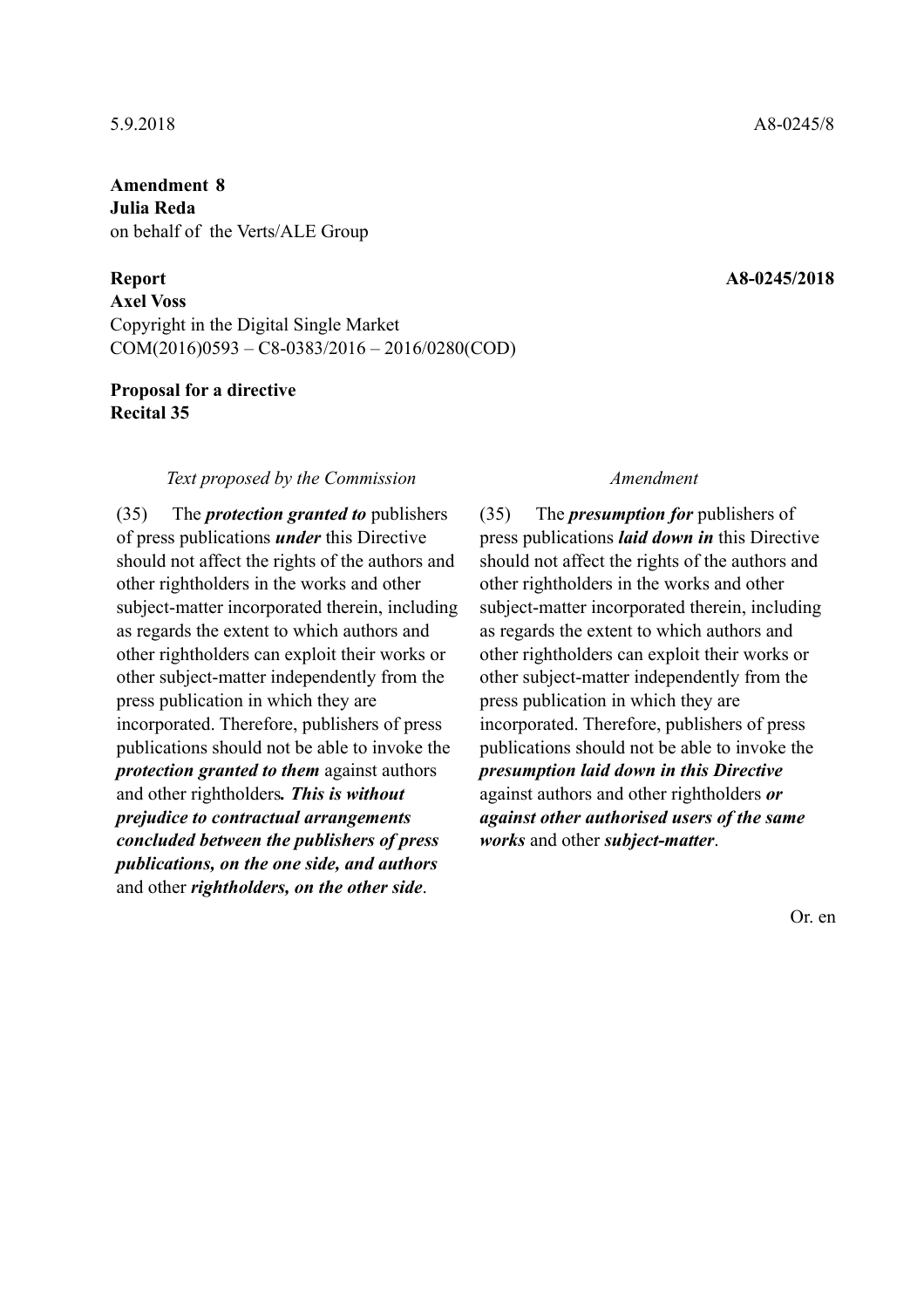**Amendment 9 Julia Reda**  on behalf of the Verts/ALE Group

**Axel Voss**  Copyright in the Digital Single Market COM(2016)0593 – C8-0383/2016 – 2016/0280(COD)

# **Proposal for a directive Recital 37**

## *Text proposed by the Commission Amendment*

(37) *Over the last years, the functioning* of the *online content* marketplace *has gained in complexity. Online services providing access to* copyright protected content *uploaded by* their users *without the involvement of right holders* have flourished and have become *main* sources of access to content online*. This affects* rightholders*' possibilities to determine whether, and under which conditions, their work and other subject-matter are used as well as their possibilities to get an appropriate remuneration for it*.

(37) *Evolution of digital technologies has led to the emergence of new business models and reinforced the role* of the *Internet as the main* marketplace *for the distribution of* copyright protected content*. Over the years, online services enabling* their users *to upload works and make them accessible to the public* have flourished and have become *important* sources of access to content online*, allowing for diversity and ease of access to content but also generating challenges when copyright protected content is uploaded without prior authorisation from* rightholders.

Or. en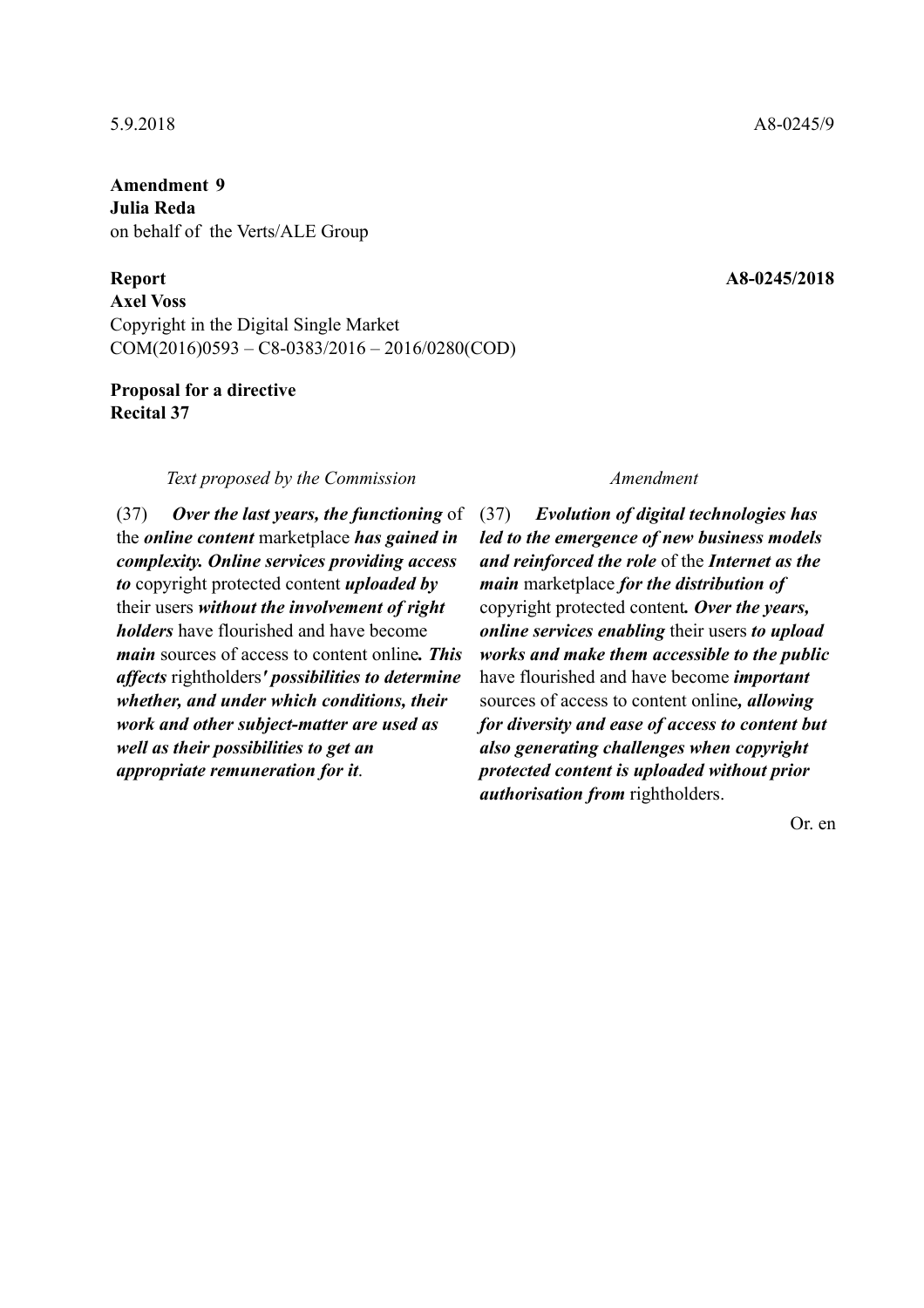**Amendment 10 Julia Reda**  on behalf of the Verts/ALE Group

**Report A8-0245/2018** 

**Axel Voss**  Copyright in the Digital Single Market COM(2016)0593 – C8-0383/2016 – 2016/0280(COD)

# **Proposal for a directive Recital 37 a (new)**

*Text proposed by the Commission Amendment*

*(37 a) Today more creative content is being consumed than ever before. That is facilitated by online platforms and aggregation services. They are a means of providing wider access to cultural and creative works and offer great opportunities for cultural and creative industries to develop new business models. At the same time, artists and authors have struggled to see comparable increases in revenues from this increase in consumption. One of the reasons for this could be the lack of clarity regarding the status of these online services under ecommerce law. Consideration is to be made of how this process can function with more legal certainty and respect for all affected parties including artists and users and it is important to ensure transparency and a f air level playing field. The Commission should develop guidance on the implementation of the intermediary liability framework in order to allow online platforms to comply with their responsibilities and the rules on liability andin order to enhance legal certainty and increase user confidence*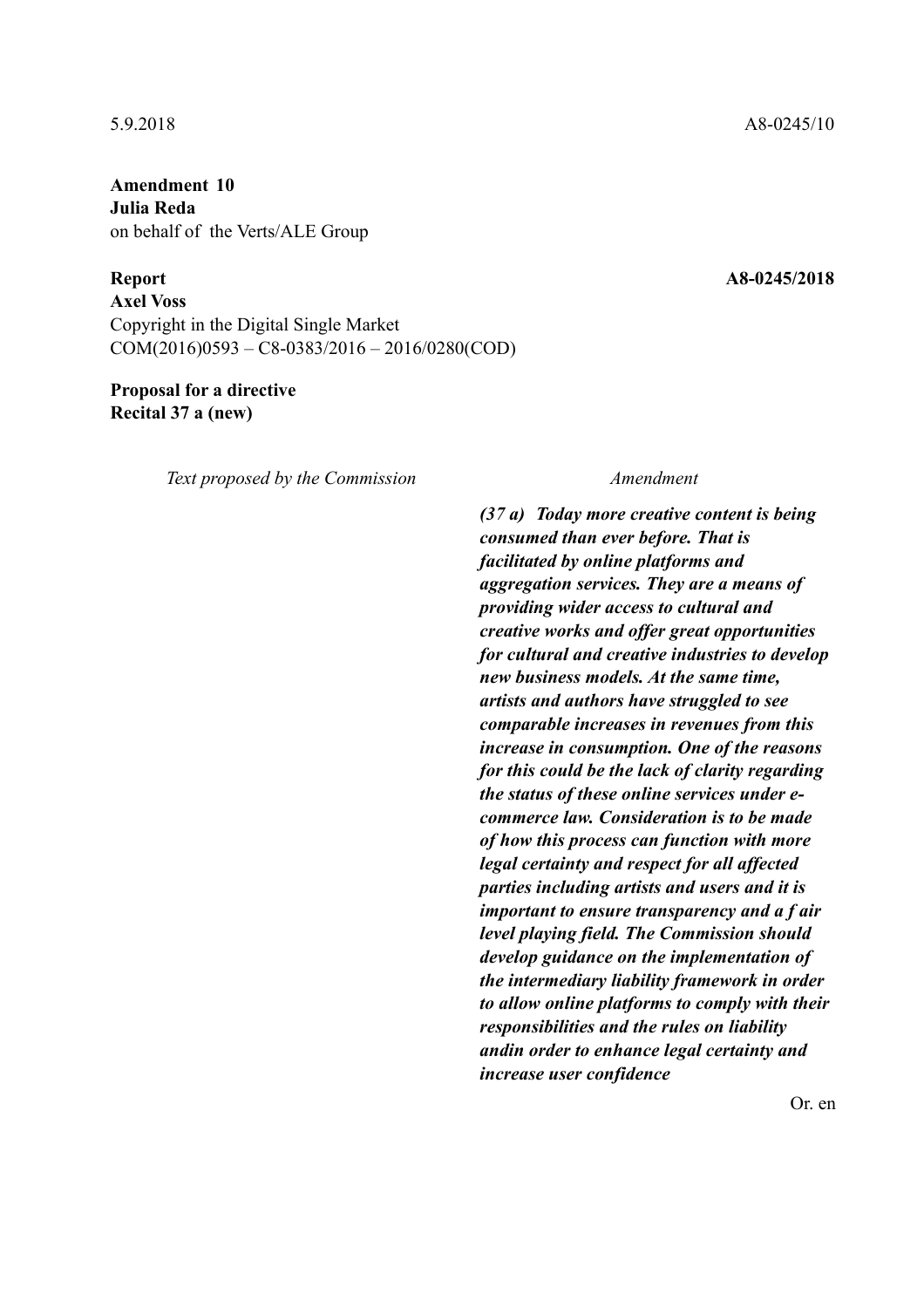**Amendment 11 Julia Reda**  on behalf of the Verts/ALE Group

**Axel Voss**  Copyright in the Digital Single Market COM(2016)0593 – C8-0383/2016 – 2016/0280(COD)

# **Proposal for a directive Recital 38**

*Text proposed by the Commission Amendment*

## $(38)$  (38)

Where information society service providers *store* and provide access to the public *to copyright protected works or other subjectmatter uploaded by their users, thereby going beyond the mere provision of physical facilities and performing an act of communication to the public*, *they are* obliged to conclude licensing agreements with rightholders, unless *they are* eligible for the liability *exemption* provided in *Article 14 of Directive 2000/31/EC* of the European Parliament and of the Council<sup>34</sup>.

*In respect of Article 14, it is necessary to verify whether the service provider plays an active role, including by optimising the presentation of the uploaded works or subject-matter or promoting them, irrespective of the nature of the means used therefor.*

Where information society service providers *offer users content storage services* and provide *the public with* access to *content and where such activity constitutes an act of communicationto* the public *and is not of a merely technical, automatic and passive nature*,*they should be* obliged to conclude licensing agreements with rightholders *as regards copyright protected works or other subject-matter*, unless *theyare* eligible for the liability *exemptions* provided in *Directive2000/31/EC* of the European Parliament and of the Council<sup>34</sup>.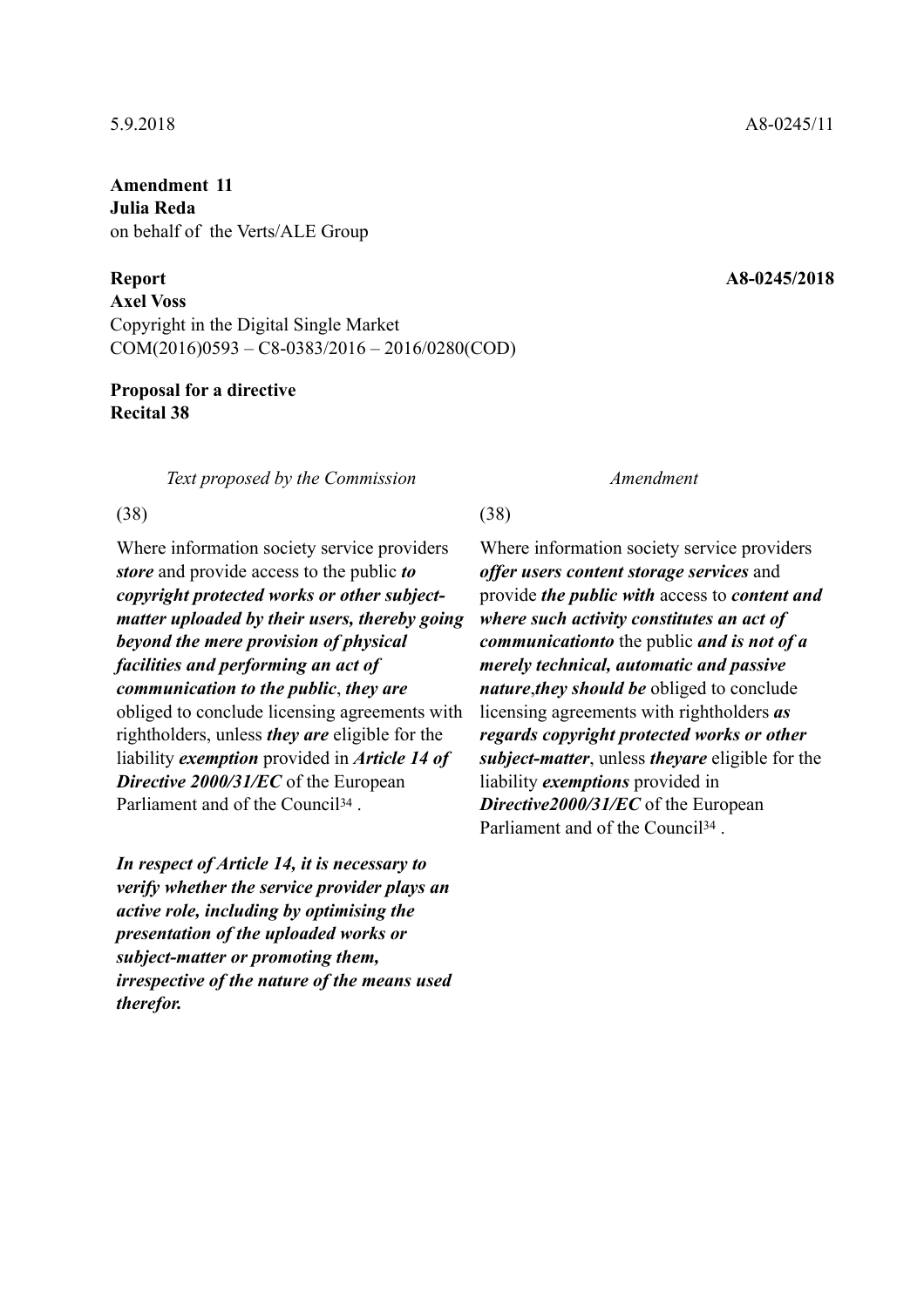In order to ensure the functioning of any licensing agreement, information society service providers *storing and providing access* to the public *to large amounts of copyright protected works or other subjectmatter uploaded by their users* should take appropriate and proportionate measures to ensure protection of works or other subjectmatter*, such as implementing effective technologies. This* obligation *should also apply when the* information society service providers *are eligible for the liability exemption provided* in Article *14* of Directive 2000/31/EC.

In order to ensure the functioning of any licensing agreement, information society service providers *actively and directly involved in allowing users to upload, making works available and promoting works* to the public should take appropriate and proportionate measures to ensure protection of works or other subject-matter*. Such measures should respect the Charter of Fundamental Rights of the European Union and should not impose a general* obligation *on* information society service providers *to monitor the information which they transmit or store as referred to* in Article *15* of Directive 2000/31/EC.

 $\mathcal{L}_\text{max}$  and  $\mathcal{L}_\text{max}$  and  $\mathcal{L}_\text{max}$  and  $\mathcal{L}_\text{max}$ 

<sup>34</sup> Directive 2000/31/EC of the European Parliament and of the Council of 8 June 2000 on certain legal aspects of information society services, in particular electronic commerce, in the Internal Market (OJ L 178, 17.7.2000, p.  $1-16$ ).

<sup>34</sup> Directive 2000/31/EC of the European Parliament and of the Council of 8 June 2000 on certain legal aspects of information society services, in particular electronic commerce, in the Internal Market (OJ L 178, 17.7.2000, p.  $1-16$ ).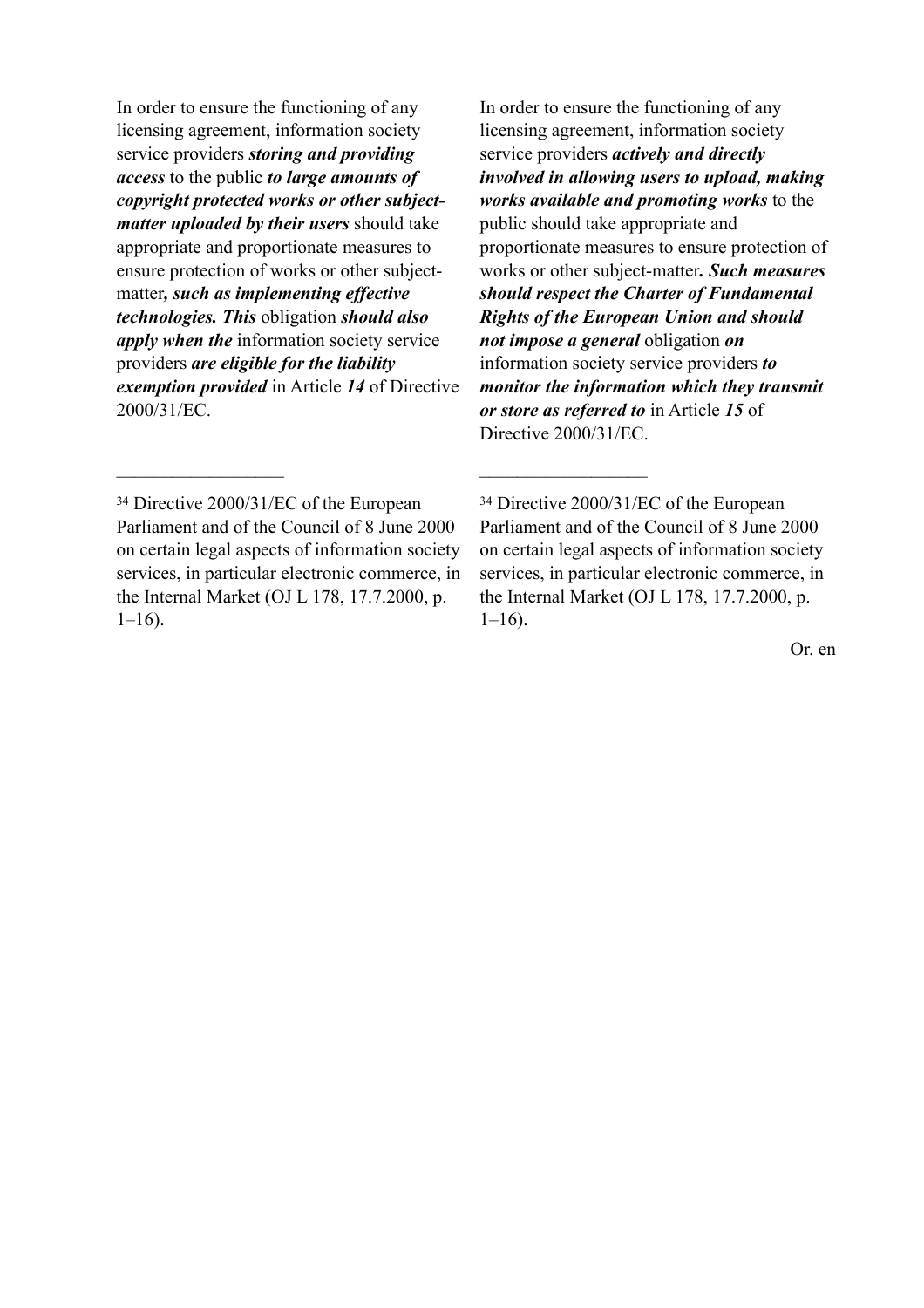**Amendment 12 Julia Reda**  on behalf of the Verts/ALE Group

**Report A8-0245/2018** 

**Axel Voss**  Copyright in the Digital Single Market COM(2016)0593 – C8-0383/2016 – 2016/0280(COD)

# **Proposal for a directive Recital 38 b (new)**

*Text proposed by the Commission Amendment*

*(38 b) For the implementation of such measures, the cooperation between information society service providers and rightholders is essential. Rightholders should accurately identify to information society service providers the works or other subjectmatter in respect of which they claim to have the copyright. Rightholders should retain responsibility for claims made by third parties over the use of works which they would have identified as being their own in the implementation of any agreement reached with the information society service provider.*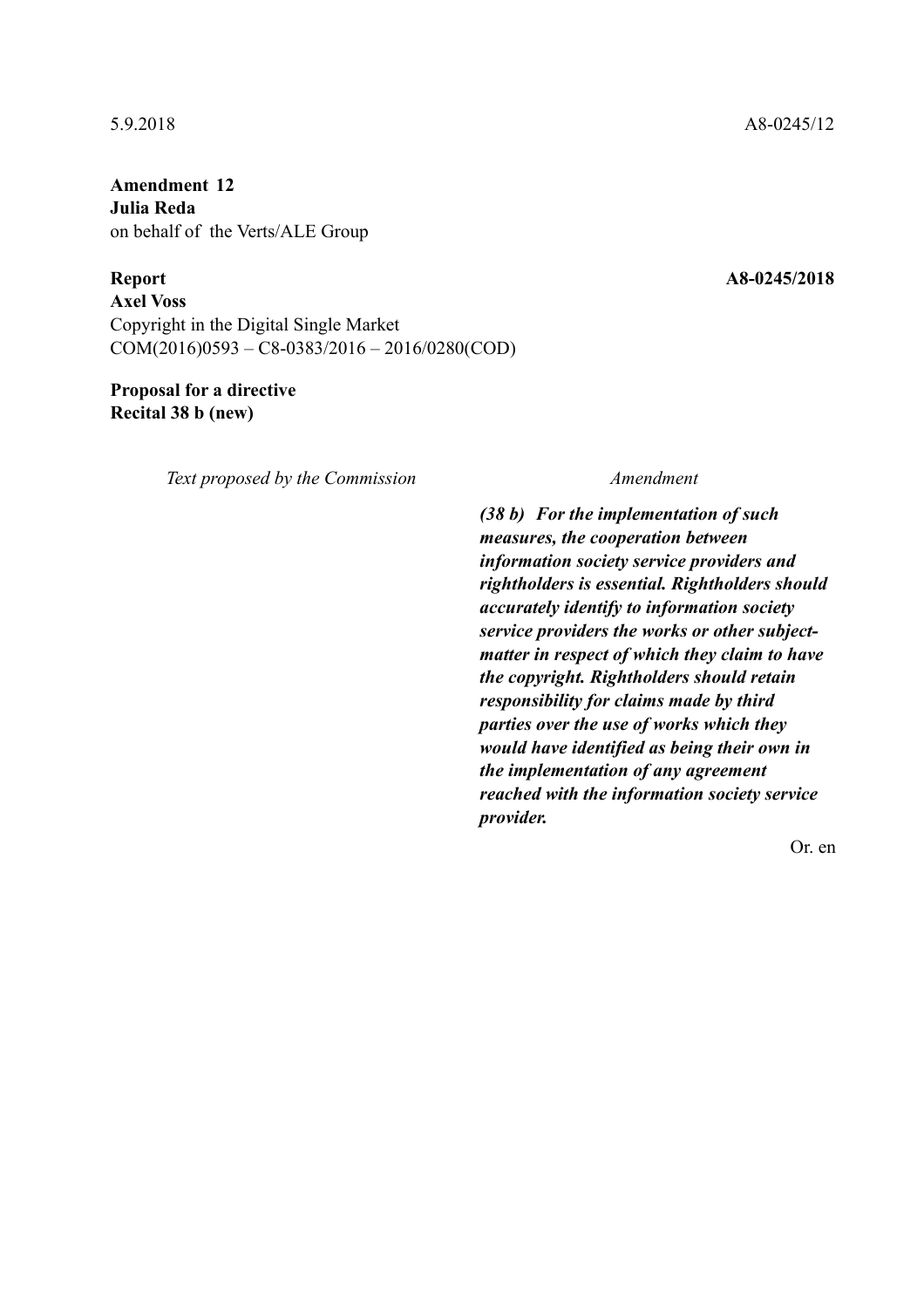**Amendment 13 Julia Reda**  on behalf of the Verts/ALE Group

## **Report A8-0245/2018**

**Axel Voss**  Copyright in the Digital Single Market COM(2016)0593 – C8-0383/2016 – 2016/0280(COD)

# **Proposal for a directive Recital 39**

*Text proposed by the Commission Amendment*

*deleted*

*(39) Collaboration between information society service providers storing and providing access to the public to large amounts of copyright protected works or other subject-matter uploaded by their users and rightholders is essential for the functioning of technologies, such as content recognition technologies. In such cases, rightholders should provide the necessary data to allow the services to identify their content and the services should be transparent towards rightholders with regard to the deployed technologies, to allow the assessment of their appropriateness. The services should in particular provide rightholders with information on the type of technologies used, the way they are operated and their success rate for the recognition of rightholders' content. Those technologies should also allow rightholders to get information from the information society service providers on the use of their content covered by an agreement.*

5.9.2018 A8-0245/13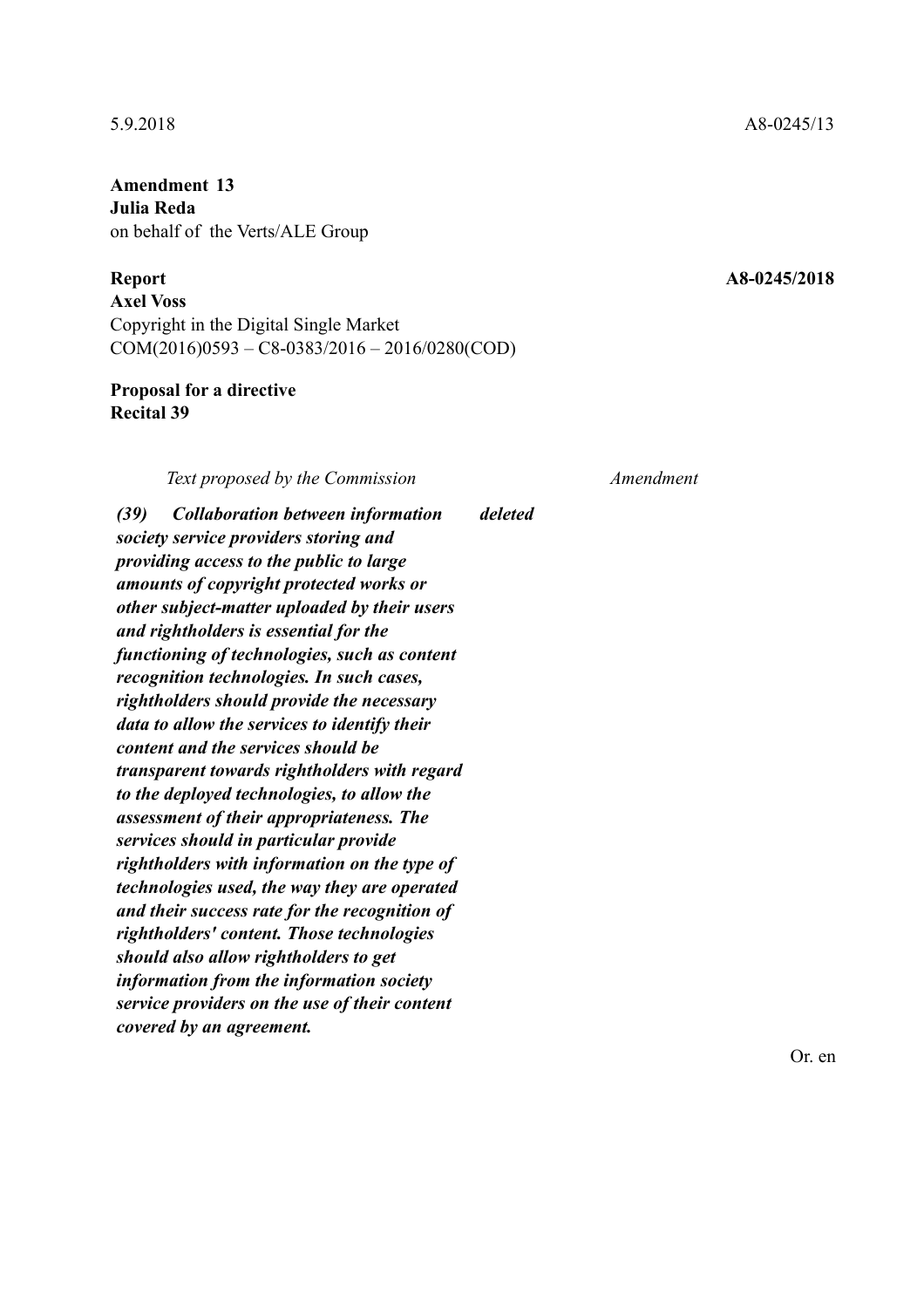**Amendment 14 Julia Reda**  on behalf of the Verts/ALE Group

**Axel Voss**  Copyright in the Digital Single Market COM(2016)0593 – C8-0383/2016 – 2016/0280(COD)

# **Proposal for a directive Article 3 – paragraph 1 a (new)**

*Text proposed by the Commission Amendment*

*1 a. Member States shall provide for an exception to the rights provided for in Article 2 of Directive2001/29/EC, Articles 5(a) and 7(1) of Directive 96/9/EC and Article 11(1) of this Directive for reproductions and extractions made in order to carry out text and data mining as regards works and other subject-matter that are lawfully available online, provided that the rightholder has not reserved such uses in a machine readable format.*

*This exception shall not apply to text and data mining of press publications within the meaning of Article 2 paragraph 4 of this Directive or to text and data mining of any works and other subject-matter incorporated in a press publication provided that publishers of these press publications express such reservation by listing their websites in a central point of information online.*

*Reproductions and extractions made for the process of text and data mining of such works and other subject-matter shall be deleted as soon as they are no longer required for this purpose.*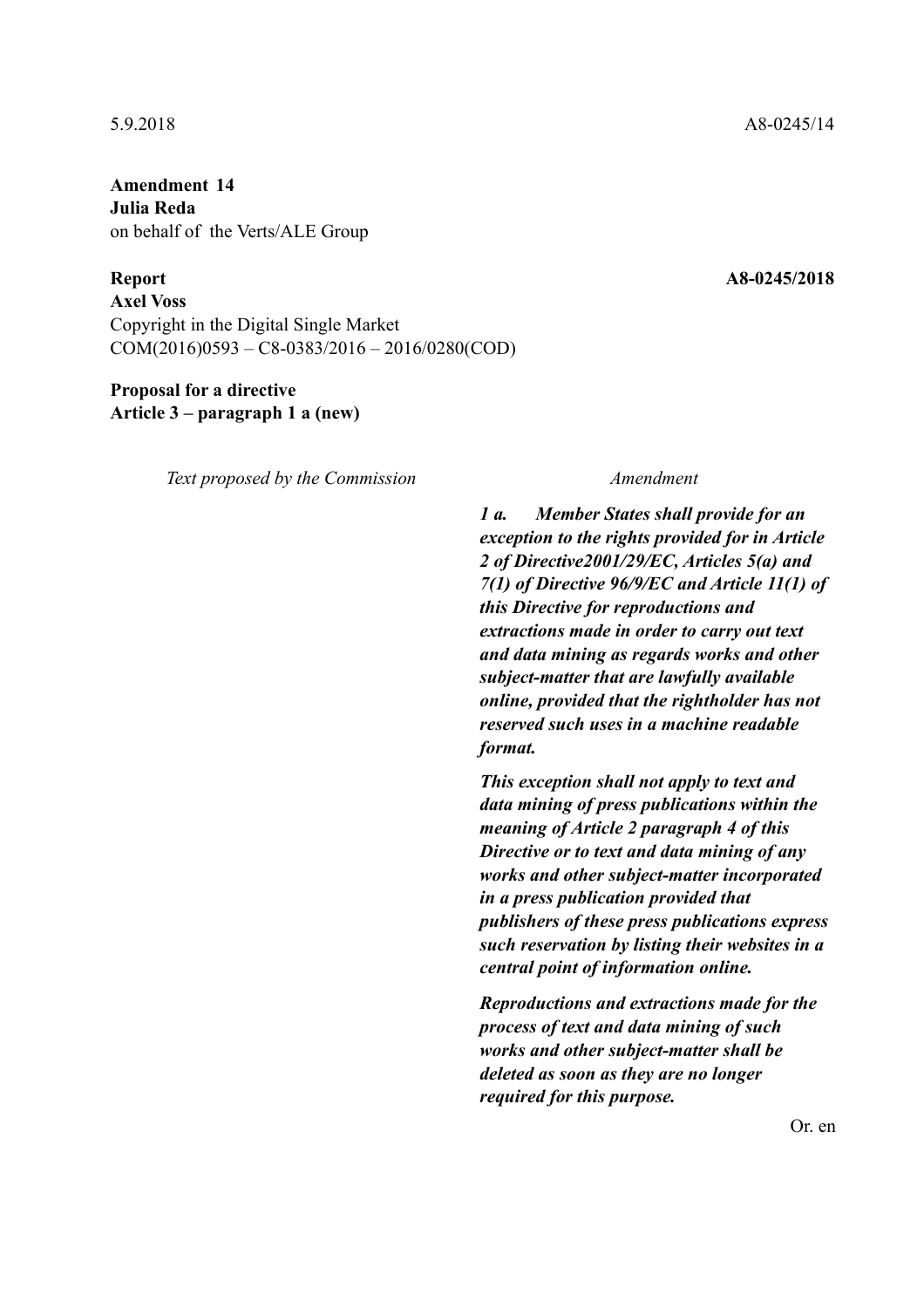**Amendment 15 Julia Reda**  on behalf of the Verts/ALE Group

**Axel Voss**  Copyright in the Digital Single Market COM(2016)0593 – C8-0383/2016 – 2016/0280(COD)

# **Proposal for a directive Article 3 – paragraph 1 b (new)**

*Text proposed by the Commission Amendment*

*1 b. Member States shall provide for an exception to the rights provided for in Article 2 of Directive2001/29/EC, Articles 5(a) and 7(1) of Directive 96/9/EC and Article 11(1) of this Directive for reproductions and extractions of works or other subject-matter to which they have acquired lawful access made in order to carry out on a non-forprofit basis text and data mining for the purposes of scientific research by research organisations and cultural heritage institutions.*

*Any contractual provision contrary to the exception provided for in paragraph 1 b) shall be unenforceable.*

*Reproductions and extractions made for text and data mining purposes shall be stored in a secure manner. As soon as the research activity has ended the copies shall be deleted or, if Member States choose to make use of this possibility, stored by trusted bodies appointed for this purpose.*

Or. en

## 5.9.2018 A8-0245/15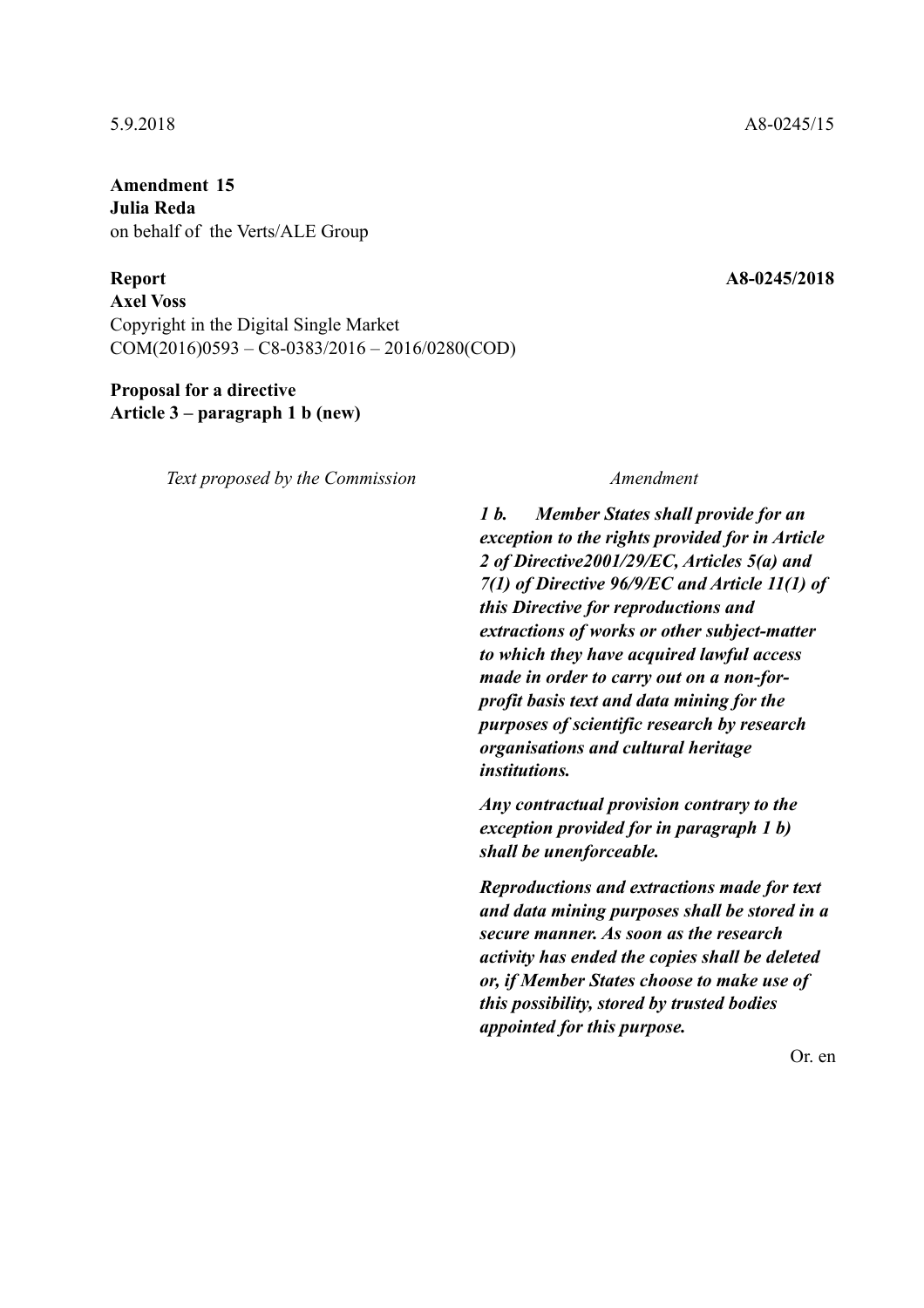**Amendment 16 Julia Reda**  on behalf of the Verts/ALE Group

**Axel Voss**  Copyright in the Digital Single Market COM(2016)0593 – C8-0383/2016 – 2016/0280(COD)

# **Proposal for a directive Article 3 – paragraph 2 a (new)**

*Text proposed by the Commission Amendment*

*2 a. In cases other than the ones mentioned in paragraph 1, a license under which the licensee is allowed to carry out extractions and reproductions from a work or other protected-subject matter shall be deemed to allow for text-and-data-mining, including, where applicable, by their subcontractors, without requiring any specific permission of the rightholders, unless the parties agree otherwise and the rightholder reserves such uses in a machine readable format. Reproductions and extractions made for the process of text and data mining of such works and other subjectmatter shall be deleted as soon as they are no longer required for this purpose. Any reproductions of works or other subject matter retained for longer than required are excluded from the scope of this paragraph.*

Or. en

## 5.9.2018 A8-0245/16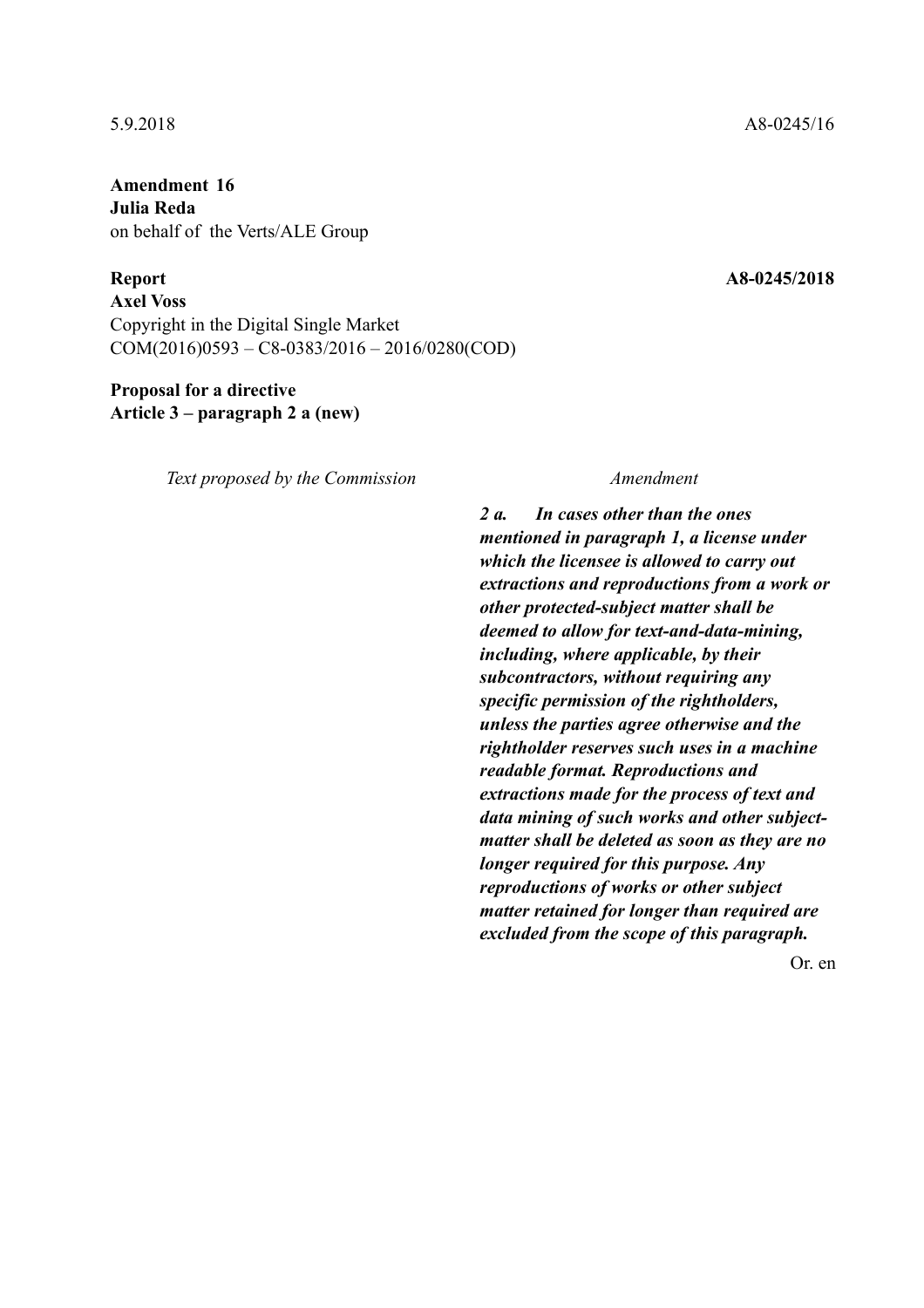**Amendment 17 Julia Reda**  on behalf of the Verts/ALE Group

**Axel Voss**  Copyright in the Digital Single Market COM(2016)0593 – C8-0383/2016 – 2016/0280(COD)

# **Proposal for a directive Article 5 a (new)**

*Text proposed by the Commission Amendment*

*Article 5 a*

*Use of extracts from pre-existing works and other subject-matter in content uploaded or made available by users*

*(1) Member States shall provide for an exception to the rights provided for in Articles 2 and 3 of Directive 2001/29/EC, point (a) of Article 5 and Article 7(1) of Directive 96/9/EC, point (a) of Article 4(1) of Directive 2009/24/EC and Article 11 of this Directive in order to allow for the use of extracts from pre-existing works and other subject-matter in content uploaded or made available by users, other than in the course of their work, for purposes such as criticism, review, illustration, caricature, parody or pastiche, provided that the extracts:* 

*(a) relate to works or other subject-matter that have been lawfully made available to the public;* 

*(b) are accompanied by the indication of the source, including the author's name, unless this turns out to be impossible; and* 

*(c) are used in accordance with fair practice and in a manner that does not extend beyond the specific purpose for which they are being used.*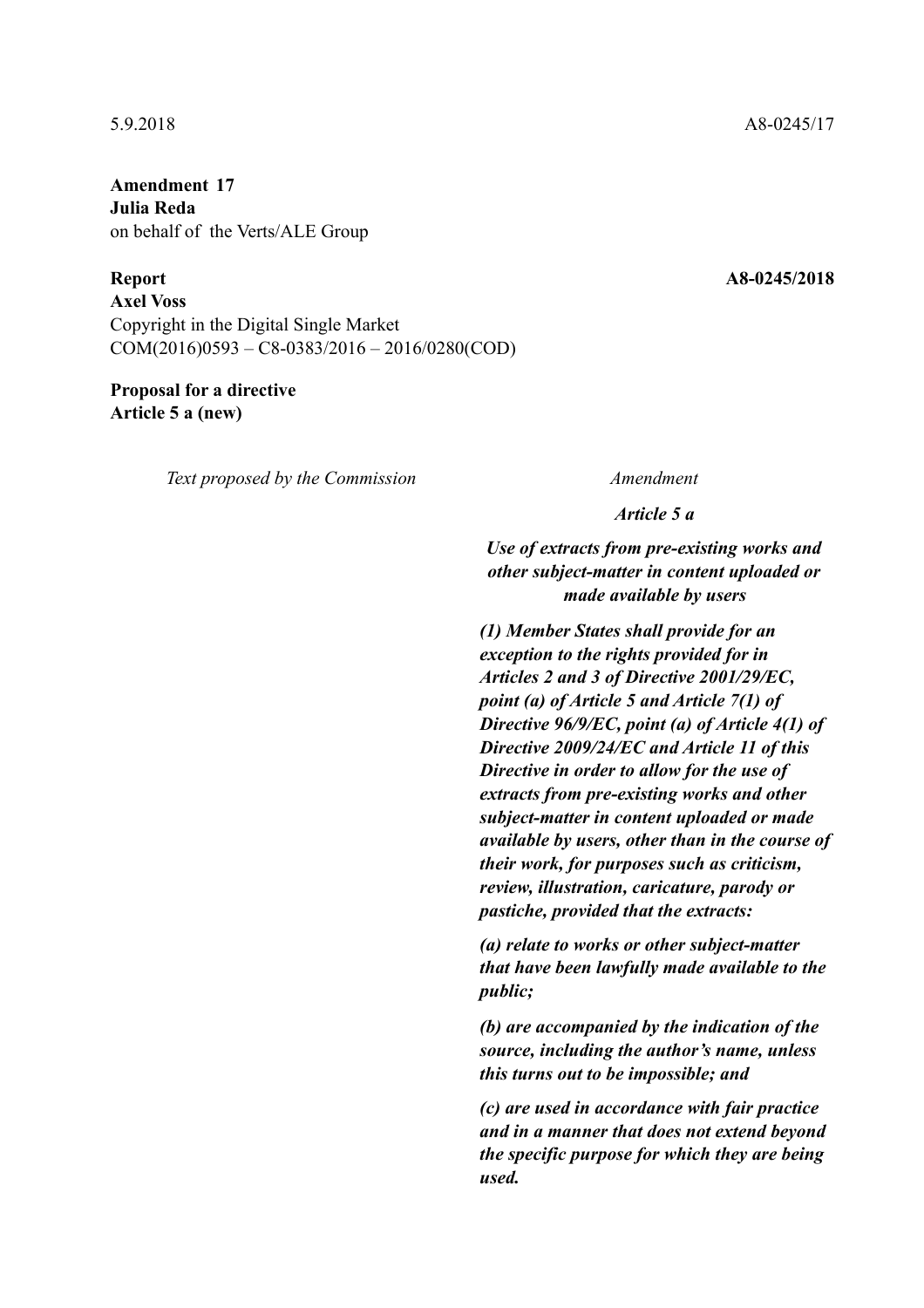*(2) Any contractual provision contrary to the exception provided for in this Article shall be unenforceable.* 

*(3) Online content sharing services providers shall not be able invoke for their benefit the exception provided for in paragraph 1 of this Article in order to limit their liability or the extent of their obligations under the agreements concluded with rightholders in application of Article 13 of this Directive.*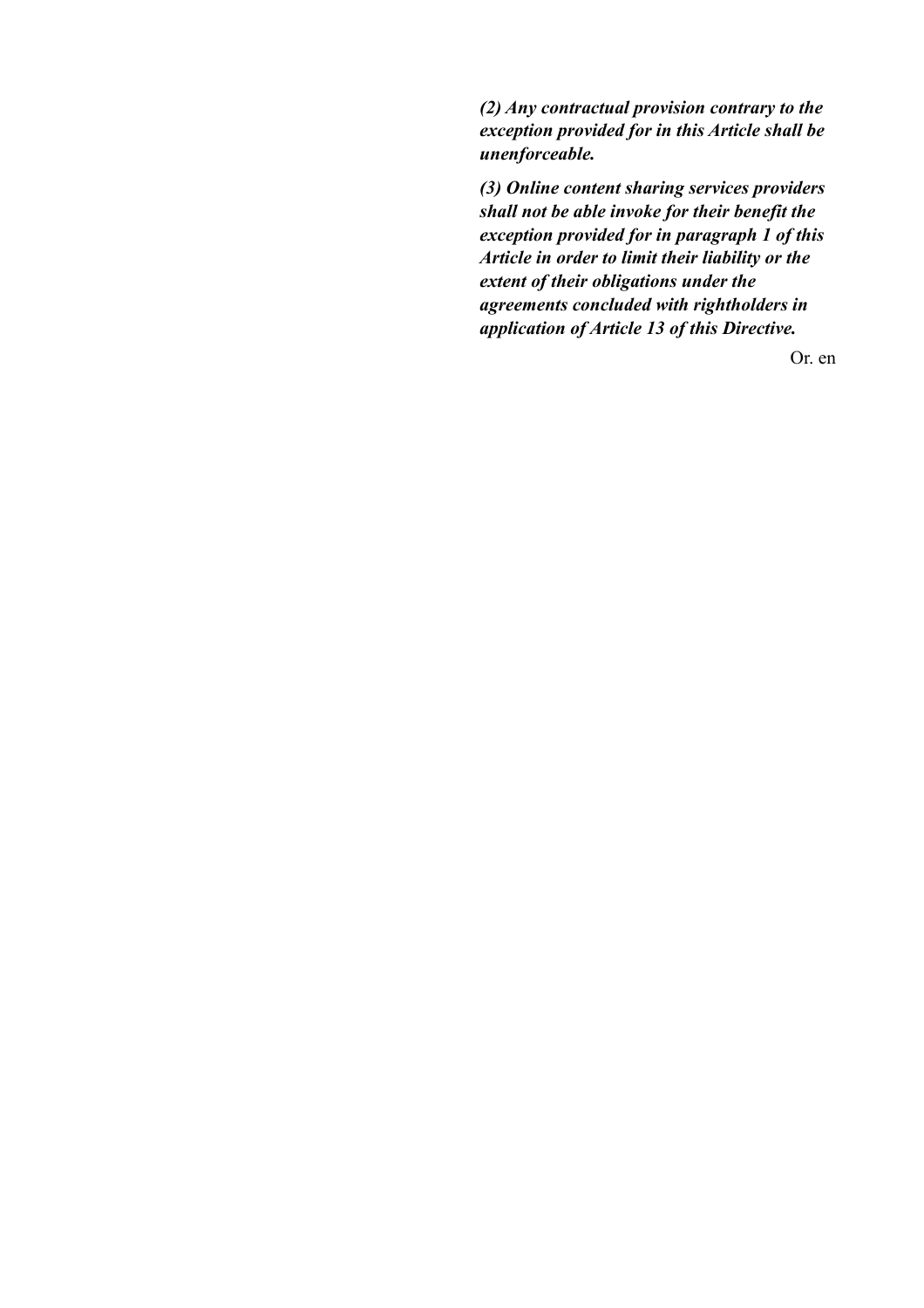**Amendment 18 Julia Reda**  on behalf of the Verts/ALE Group

**Axel Voss**  Copyright in the Digital Single Market COM(2016)0593 – C8-0383/2016 – 2016/0280(COD)

# **Proposal for a directive Article 5 b (new)**

*Text proposed by the Commission Amendment*

*Article 5 b*

*Freedom of Panorama*

*1. Member States shall provide for an exception or limitation to the rights provided for in Articles 2 and 3 of Directive 2001/29/ EC and point (a) of Article 5 and Article 7(1) of Directive 96/9/EC, permitting the reproduction and use of works, such as works of architecture or sculpture, made to be located permanently in public places.*

*2. Any contractual provision contrary to the exception provided for in this Article shall be unenforceable.*

Or. en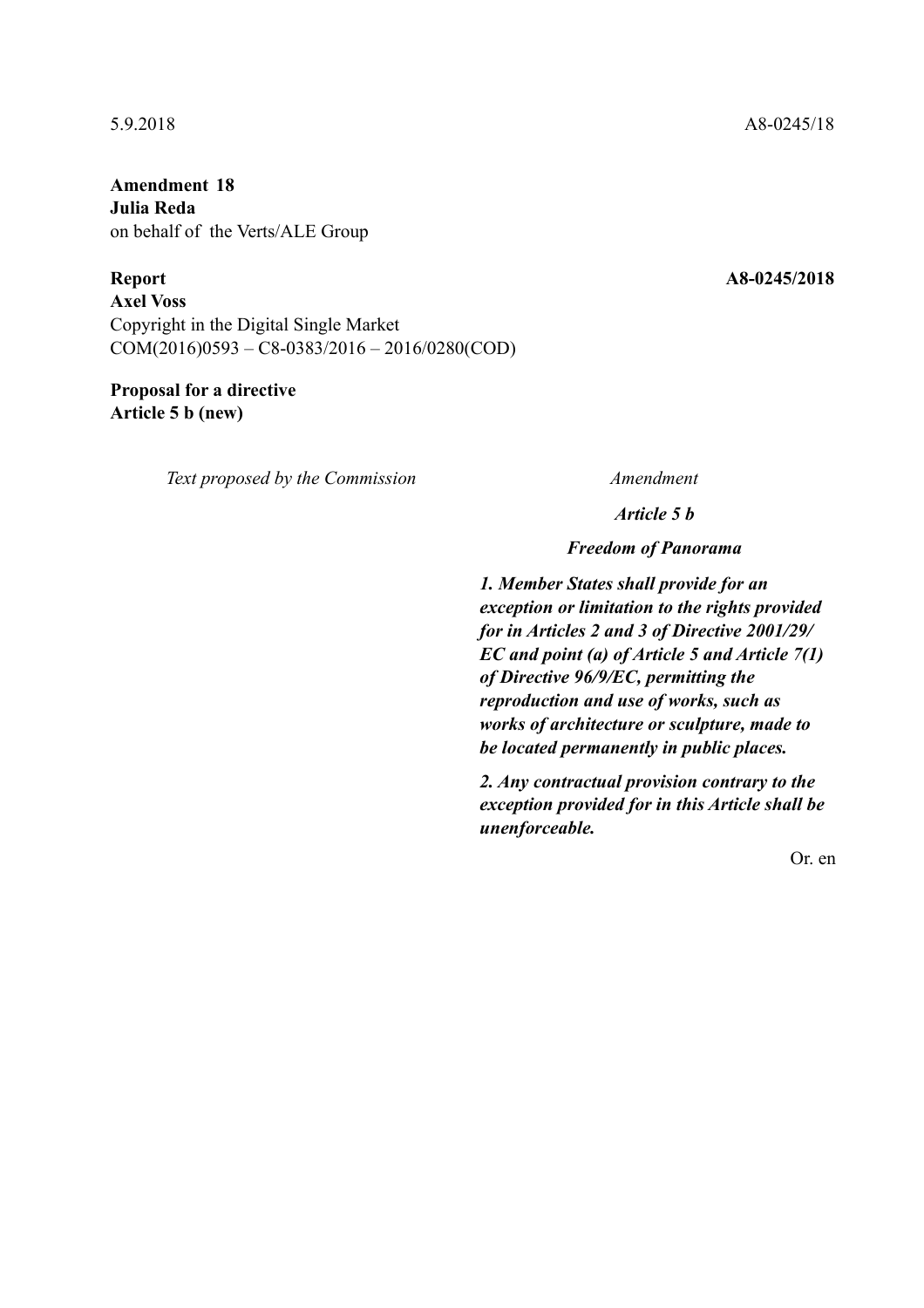**Amendment 19 Julia Reda**  on behalf of the Verts/ALE Group

**Axel Voss**  Copyright in the Digital Single Market COM(2016)0593 – C8-0383/2016 – 2016/0280(COD)

# **Proposal for a directive Article 11**

*Text proposed by the Commission Amendment*

*Protection of* press publications concerning digital uses

1. Member States shall provide *publishers of* press *publications with* the rights provided for in Article 2 and *Article* 3(2) of Directive 2001/29/EC *for* the digital use of *their* press *publications*.

2. The *rights referred to* in paragraph 1 shall *leave intact and shall in no way* affect any rights *provided for* in Union law to authors and other rightholders, in respect of the works *and other* subject-matter incorporated in a press publication. *Such rights may* not be invoked against *those* authors and other *rightholders and*, in particular, may not deprive them of their right to exploit their *works and* other subject-matter independently from the press publication in which *they are* incorporated.

*Licensing and enforcement of rights in* press publications concerning digital uses

1. Member States shall provide *that, in the absence of proof to the contrary, the publisher of a* press *publication shall be regarded as the person entitled to conclude licences and to seek application of the measures, procedures and remedies referred to in Directive 2004/48/EC and Article 8 of Directive 2001/29/EC in respect of* the rights provided for in Article 2 and 3(2) of Directive 2001/29/EC *concerning* the digital use of *the works and other subject-matter incorporated in such a* press *publication, provided that the name of the publisher appears on the publication*.

2. The *presumption providedfor* in paragraph 1 shall *not* affect any rights *providedfor* in Union law to authors and other rightholders, in respect of the works *andother* subject-matter incorporated in a press publication. *The presumptionmay* not be invoked against *the* authors and other *rightholdersand*, in particular, may not deprive them of their right to exploit their *worksand* other subject-matter independently from the press publication in which *theyare* incorporated.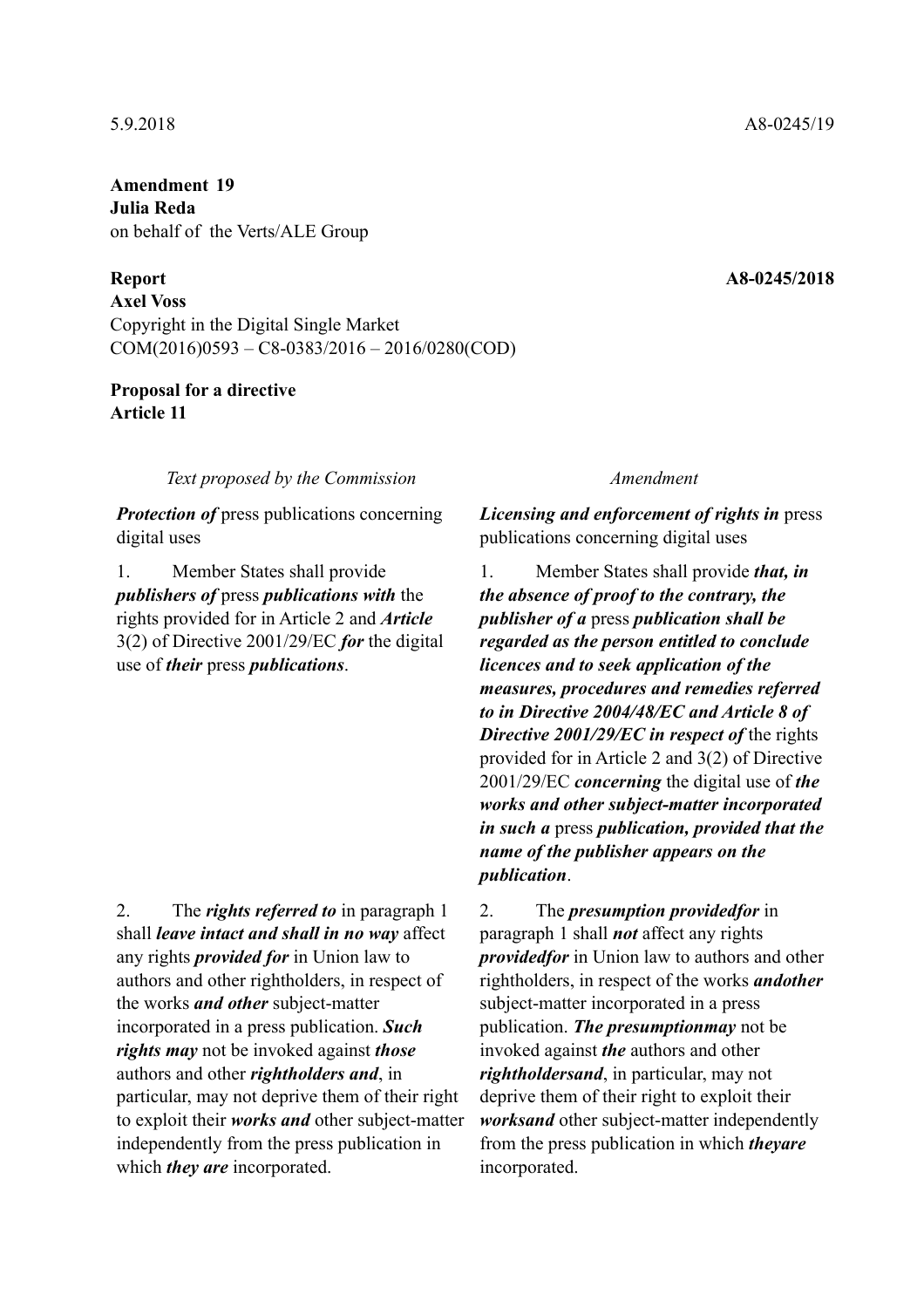*3. Articles 5 to 8 of Directive 2001/29/EC and Directive 2012/28/EU shall apply mutatis mutandis in respect of the rights referred to in paragraph 1.*

*4. The rights referred to in paragraph 1 shall expire 20 years after the publication of the press publication. This term shall be calculated from the first day of January of the year following the date of publication.*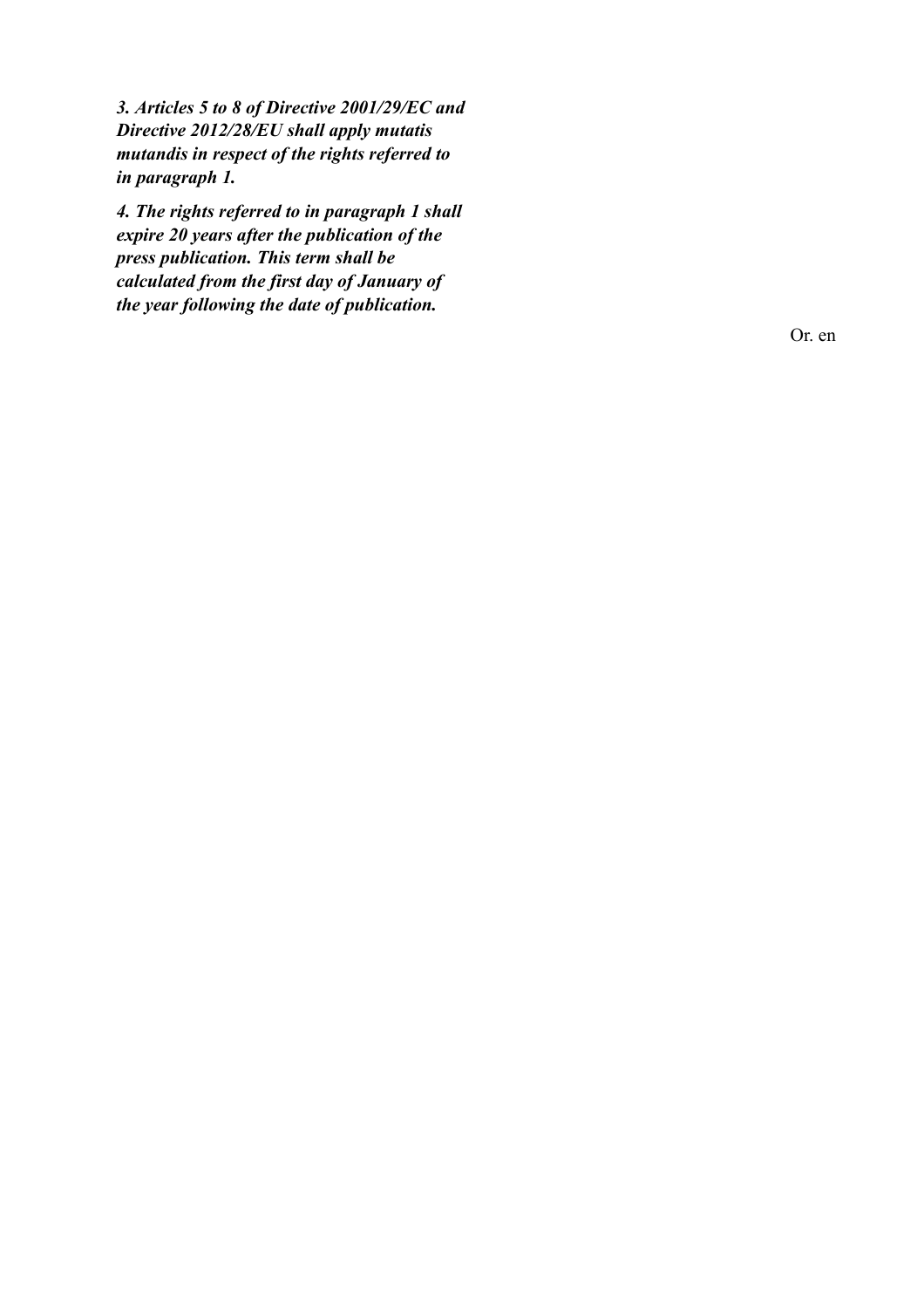**Amendment 20 Julia Reda**  on behalf of the Verts/ALE Group

**Report A8-0245/2018 Axel Voss**  Copyright in the Digital Single Market  $COM(2016)0593 - C8-0383/2016 - 2016/0280(COD)$ 

**Proposal for a directive Article 11 a (new)** 

*Text proposed by the Commission Amendment*

*Article 11 a*

*Provision of hyperlinks to works*

*The provision on a website of hyperlinks to works available on another website, where such links only contain information necessary to find or request the source's contents, shall not constitute a communication to the public.*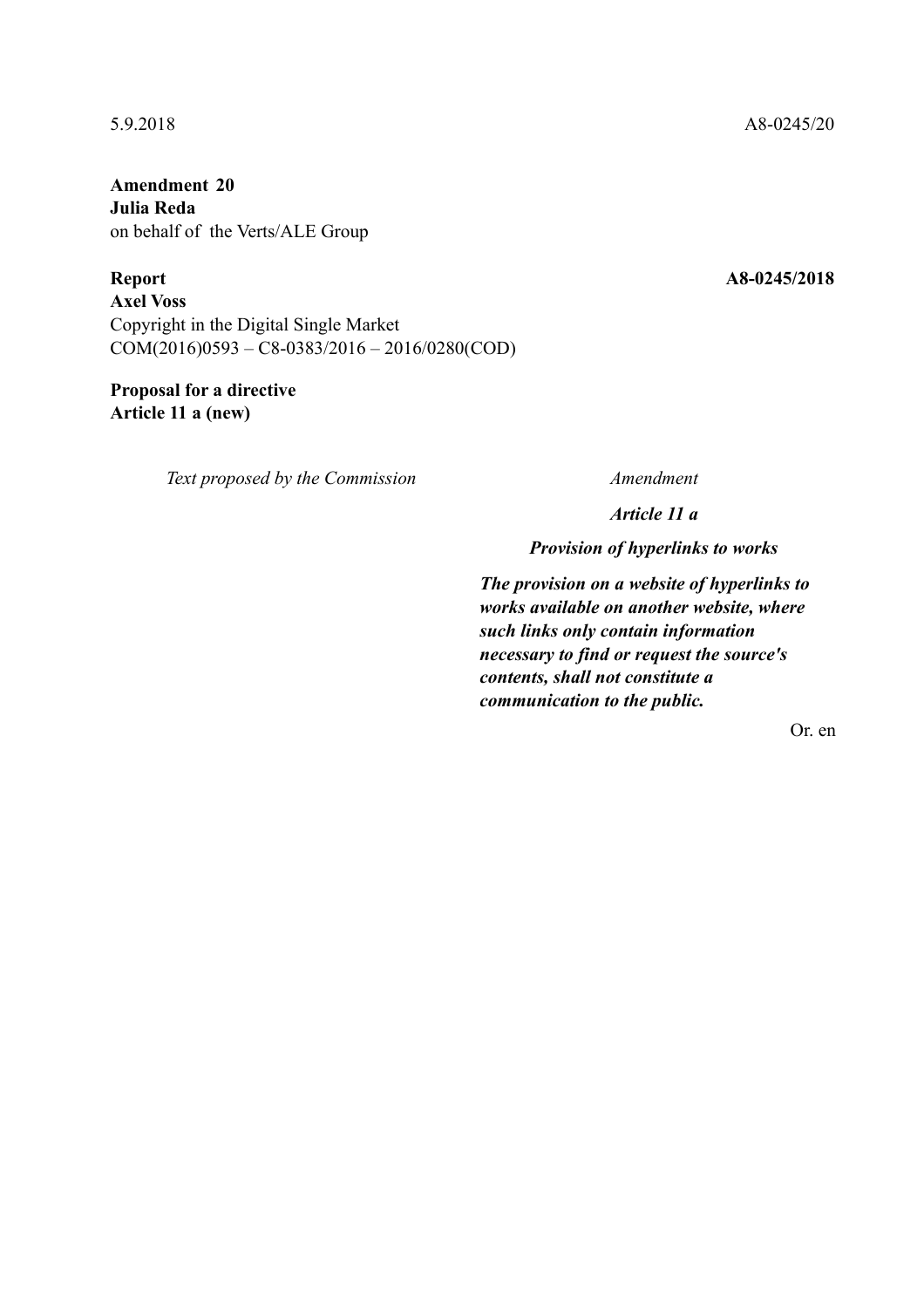**Amendment 21 Julia Reda**  on behalf of the Verts/ALE Group

**Axel Voss**  Copyright in the Digital Single Market COM(2016)0593 – C8-0383/2016 – 2016/0280(COD)

# **Proposal for a directive Article 13**

## *Text proposed by the Commission Amendment*

Use of protected content by information society service providers storing and giving access to large amounts of works and other subject-matter uploaded by their users

1. Information society service providers *that store* and provide *to* the public access to *large amounts of works or other subjectmatter uploaded by their users* shall*, in cooperation with rightholders,* take measures to ensure the functioning of agreements concluded with rightholders *for the use of their works or other subject-matter or to prevent the availability on their services of works or other subject-matter identified by rightholders through the cooperation with the service providers. Those measures, such as the use of effective content recognition technologies,* shall *be appropriate and proportionate. The* service providers *shall provide rightholders with adequate* information *on the functioning and the deployment of the measures, as well as, when relevant, adequate reporting on the recognition and use of the works and other subject-matter*.

Use of protected content by information society service providers storing and giving access to large amounts of works and other subject-matter uploaded by their users

1. *Where* information society service providers *offer users content storage services* and provide the public *with* access to *content and where such activity is not eligible for the liability exemptions provided for in Directive 2000/31/EC, they* shall take *appropriate and proportionate* measures to ensure the functioning of *licensing* agreements concluded with rightholders*. The implementation of such agreements shall respect the fundamental rights of users and* shall *not impose a general obligation on information society* service providers *to monitor the* information *which they transmit or store, in accordance with Article 15 of Directive 2000/31/EC*.